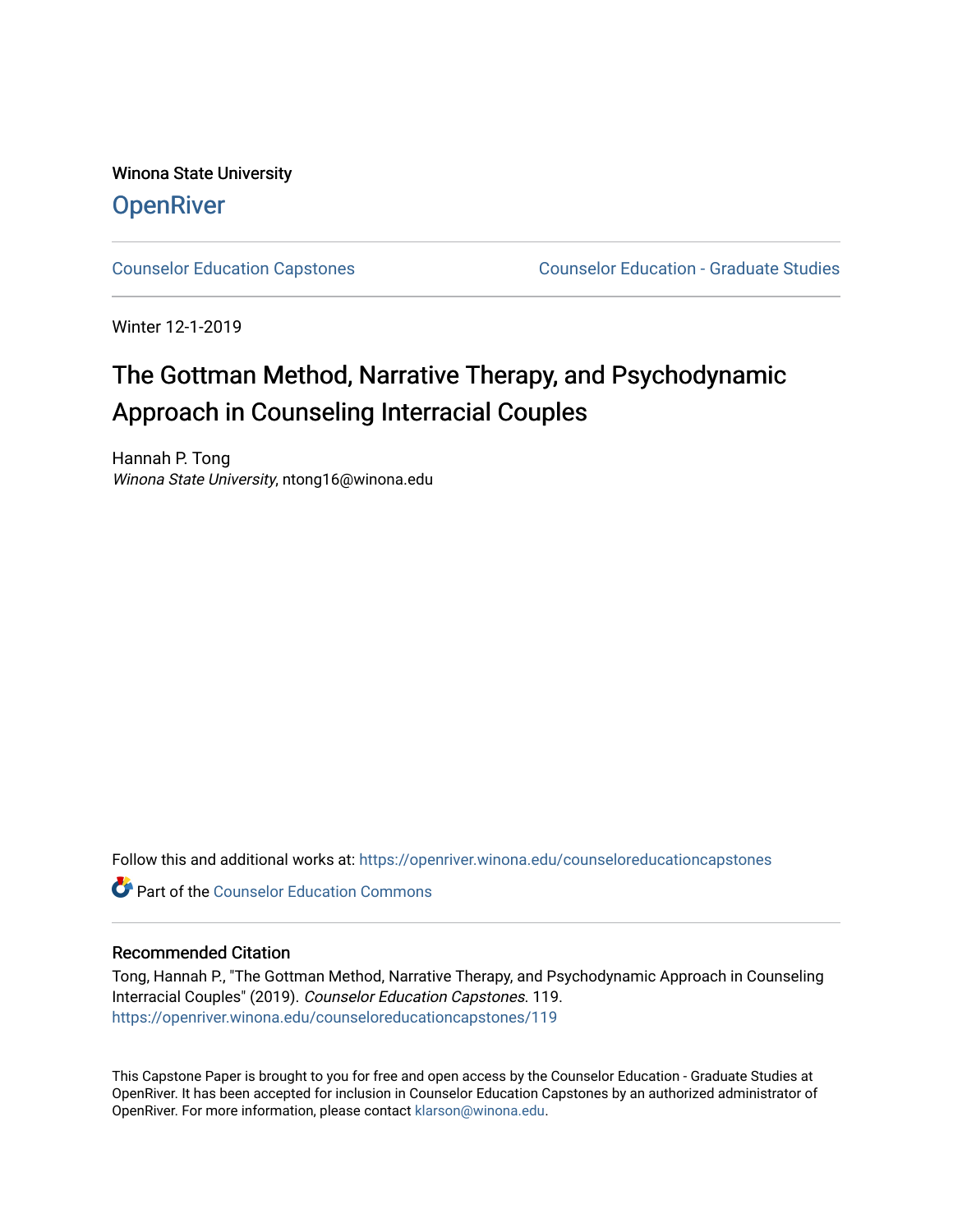# The Gottman Method, Narrative Therapy, and Psychodynamic Approach in Counseling Interracial Couples

Hannah P. Tong

A Capstone Project submitted in partial fulfillment of the

requirements for the Master of Science Degree in

Counselor Education at

Winona State University

Fall 2019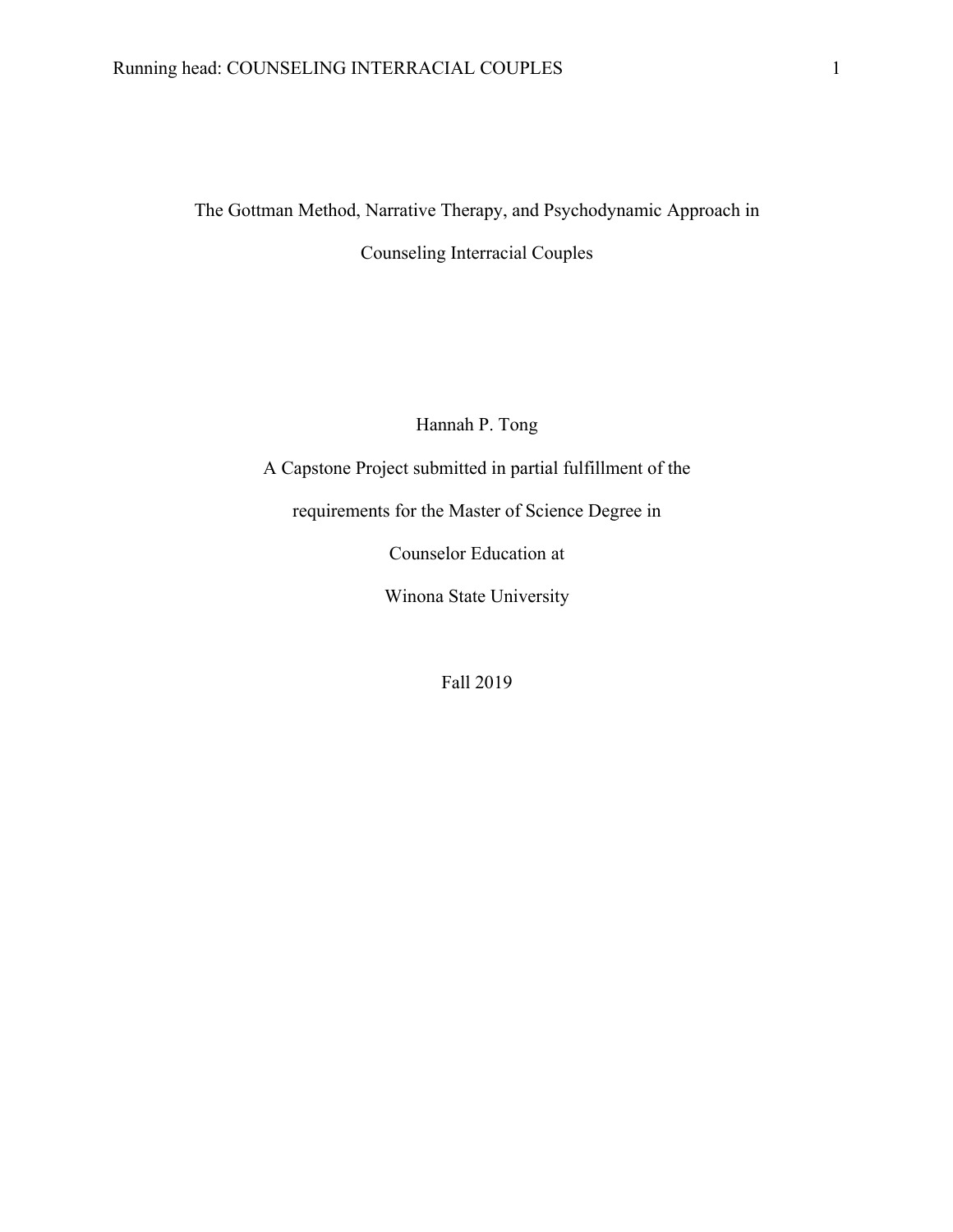Winona State University

College of Education

Counselor Education Department

# CERTIFICATE OF APPROVAL

# CAPSTONE PROJECT

 $\mathcal{L}=\mathcal{L}=\mathcal{L}=\mathcal{L}=\mathcal{L}=\mathcal{L}=\mathcal{L}=\mathcal{L}=\mathcal{L}=\mathcal{L}=\mathcal{L}=\mathcal{L}=\mathcal{L}=\mathcal{L}=\mathcal{L}=\mathcal{L}=\mathcal{L}=\mathcal{L}=\mathcal{L}=\mathcal{L}=\mathcal{L}=\mathcal{L}=\mathcal{L}=\mathcal{L}=\mathcal{L}=\mathcal{L}=\mathcal{L}=\mathcal{L}=\mathcal{L}=\mathcal{L}=\mathcal{L}=\mathcal{L}=\mathcal{L}=\mathcal{L}=\mathcal{L}=\mathcal{L}=\mathcal{$ 

The Gottman Method, Narrative Therapy, and Psychodynamic Approach in

Counseling Interracial Couples

This is to certify that the Capstone Project of

Hannah P. Tong

Has been approved by the faculty advisor and the CE 695 – Capstone Project

Course Instructor in partial fulfillment of the requirements for the

Master of Science Degree in

Counselor Education

Capstone Project Supervisor:

Rieko Miyakuni, Ed.D.

Approval Date: **12.09.2019**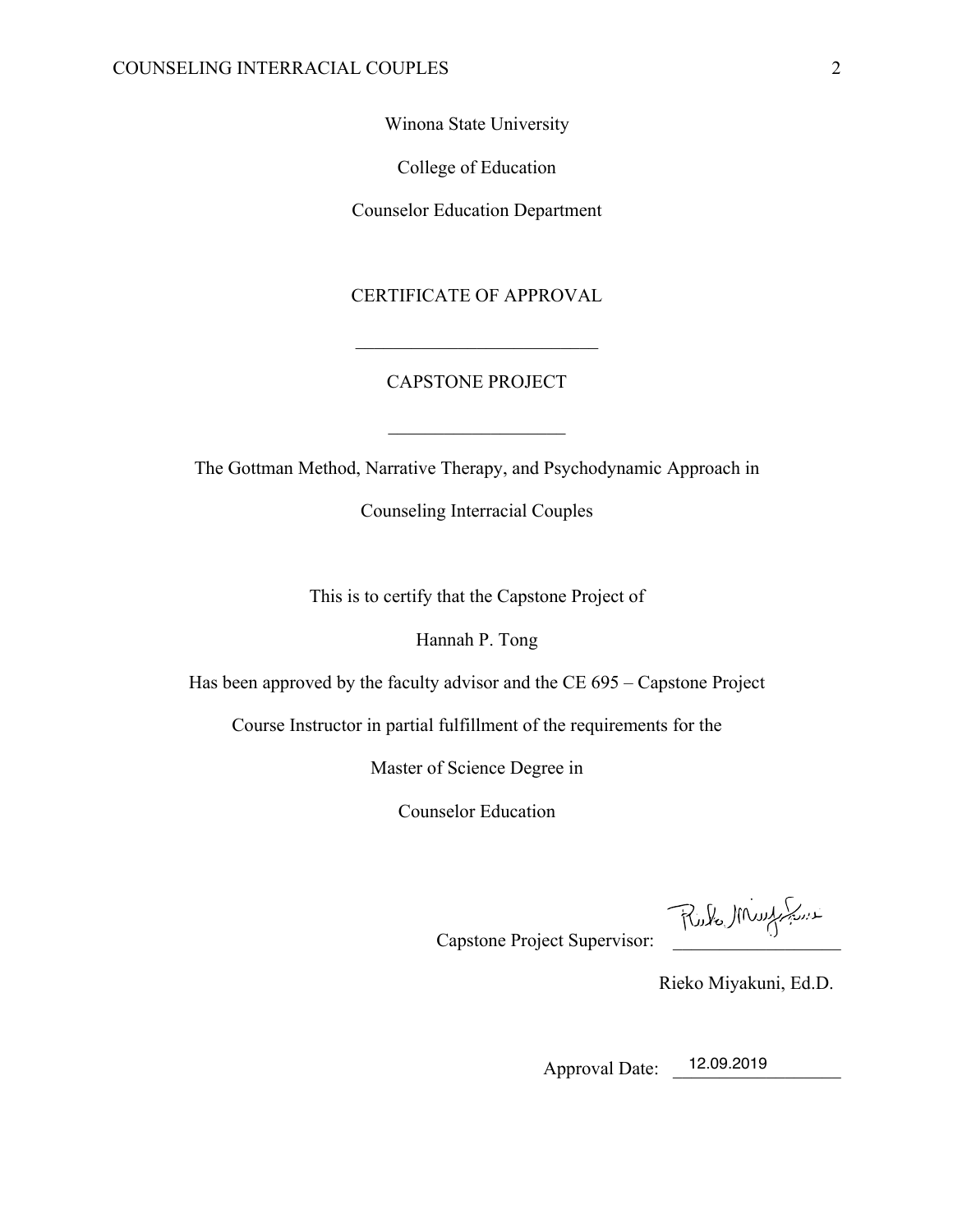#### Abstract

Interracial couples often come into counseling for similar reasons to monoracial couples. The common issues that couples often address in counseling include sex and intimacy issues, communication issues, working through events that have happened in the past, things that are happening in the present, and events that may happen in the future. Interracial couples face these common issues along ones unique to them; examples of these include issues about societal context, social support, racialized histories, managing effects of racial privilege, and confronting microaggressions. Three approaches to couples counseling include the Gottman Method, Narrative Therapy, and Psychodynamic Therapy. The Gottman method utilizes the Sound Relationship House, Narrative Therapy utilizes change theory and stories, and Psychodynamic theory uses defense mechanisms and transference to address the couple's issues in the counseling session. To work on unique issues that interracial couples face, Narrative Therapy appears to provide the best therapeutic environment for the couple to express and work through their individual stories and increasing understanding between the individuals in the couple unit.

*Keywords:* interracial couple, counseling, Gottman method, narrative, psychodynamic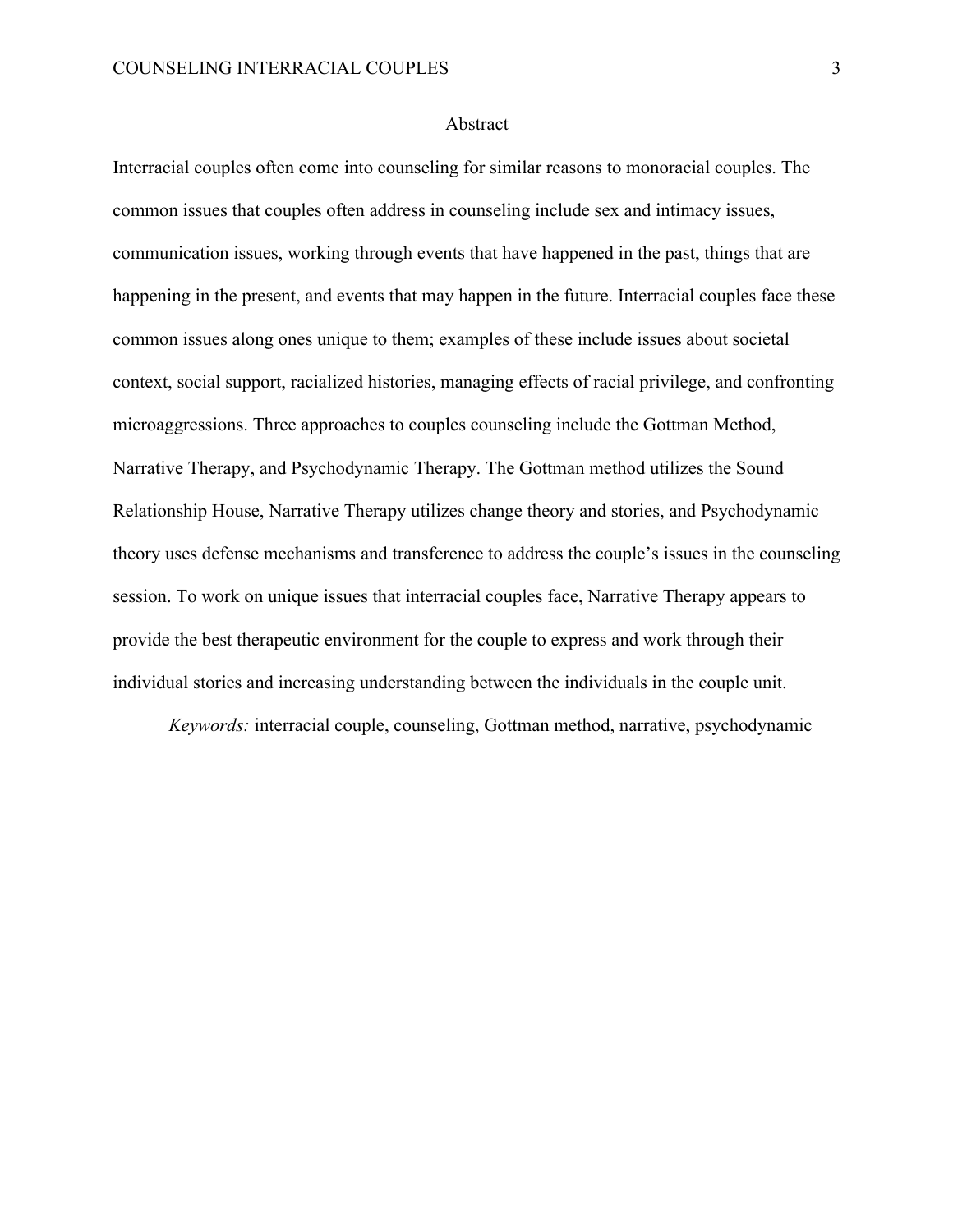# Contents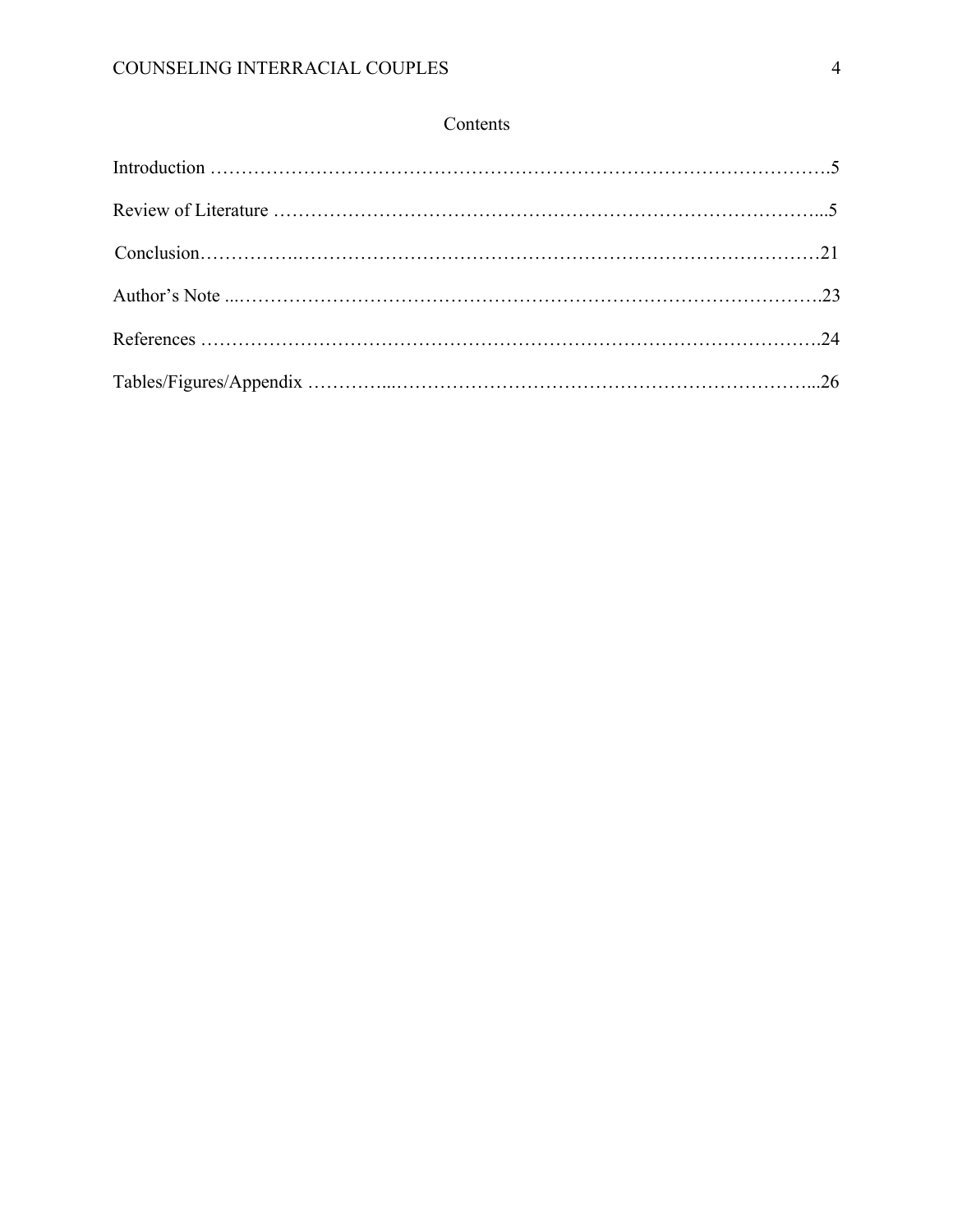The Gottman Method, Narrative Therapy, and Psychodynamic Approach in

# Counseling Interracial Couples

The start of couple's therapy was a part of the eugenics movement in 1920s Germany and brought to the United States in the 1930s as marriage counseling to continue the eugenics movement (Vinas-Nelson, 2017). This was meant to promote further racial purification to ensure that white, middle class families would be able to make marriage work. Due to the very nature of how couple's counseling started, it is important to recognize how systems of couples counseling may need to be analyzed in terms of how they have been or can be applied to interracial couples. A little over 50 years ago, race-based restrictions on marriage were determined to be a violation of the United States Constitution (Vinas-Nelson, 2017). Since interracial marriage in the United States has only been legal for 52 out of the 106 years that the U.S. has legally recognized marriage in law, positive discourse about interracial love, couples, and marriage has not had a long presence in historical research (Vinas-Nelson, 2017). With the growing number of interracial couples and families, it is necessary and important to research what counseling techniques are well suited for unique issues that interracial couples face.

## **Review of Literature**

Beyond individual counseling, the counseling field serves several groupings of clients that have varying relationships with one another, including but not limited to; couples, families, classmates, community members, etc. Within these relationships, the counseling field also serves to address all parts of a client's identity, whether that be their gender, sexual orientation, age, race, occupation, socioeconomic status, etc. To gather research from one particular grouping of client and connecting it with one particular part of clients' identity, counseling couples in interracial relationships will be studied for this review of literature. Couples counseling has held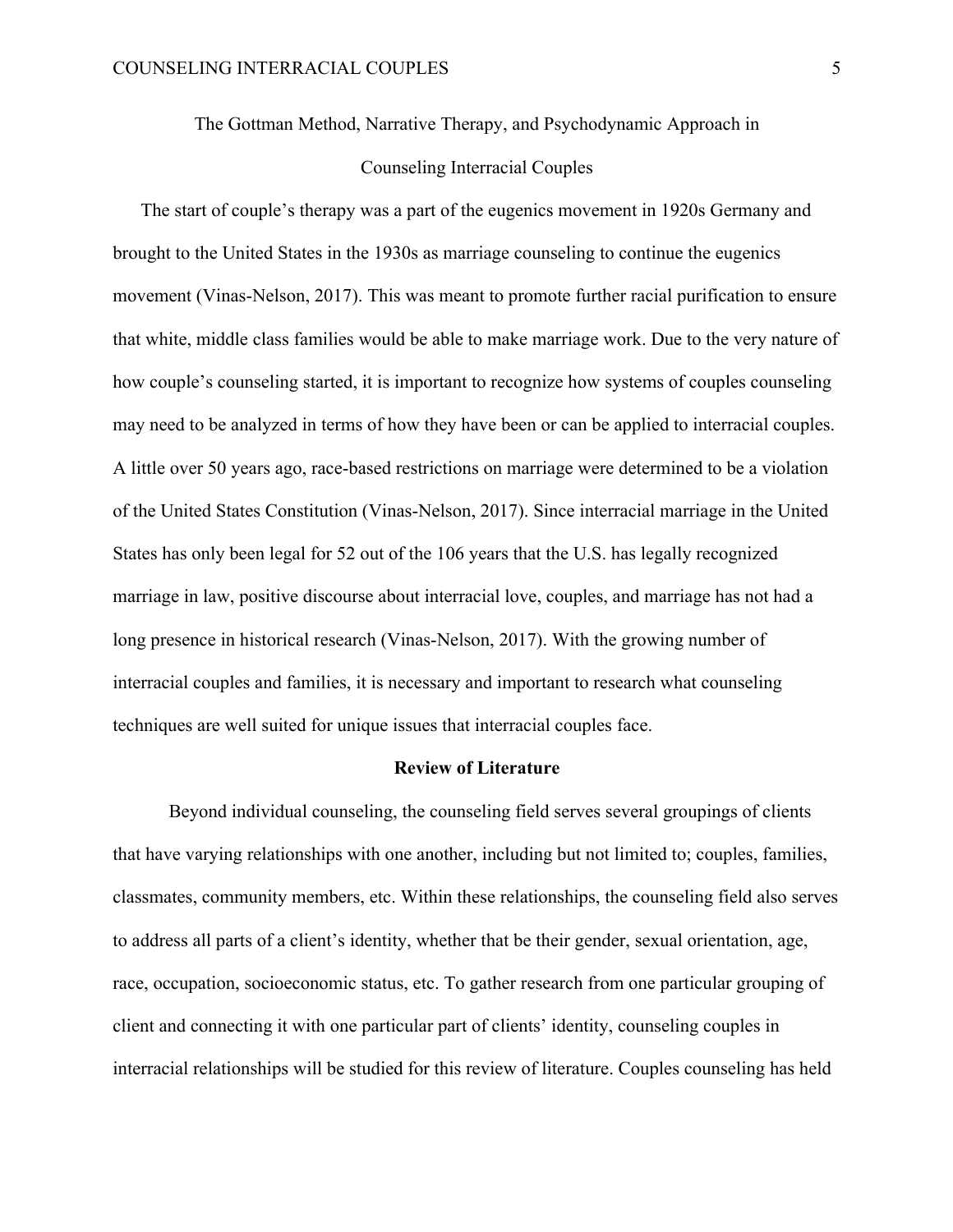a long history consisting of a multitude of options for treatment methods. Within this paper, three different treatment modalities will be described; their key terms, interventions, and uses within couples counseling will be covered. Then, these methods will be compared and contrasted with one another in how they may be used for interracial couples. Implications for future research are discussed in order to further develop much needed conversation and research for this particular group in counseling.

#### **Interracial Couples**

The term interracial couple is used to describe a romantic relationship between two individuals of a different ethnic, racial, and/or cultural background (Thomas, Karis, & Wetchler, 2003). Historically, in the United States, the idea of two people of different races being together was, and can still be, frowned upon. Prior to the year 1967, it was illegal for interracial couples to get married. When learning about the long history of the counseling field, it is important to note that people of color were often not included in the conversation, the research, or the treatment that was going on until very recently. It is also necessary to note that interracial couples include two people of color in a relationship as well as a person of color and a white person in a relationship. This paper looks at same sex couples as well as opposite sex, however, research on poly-relationship triads or more are not considered due to the nature of the term meaning two individuals.

Research shows that this topic is worth exploring due to evidence of marital satisfaction and longevity being lower in interracial relationships than same race relationships; however, little research has been done to look underlying causes and propose potential interventions (Thomas et al., 2003). Couples from different racial backgrounds may be more vulnerable to stress, breakups, high divorce rates, and intimate partner violence due to a lack of conversation,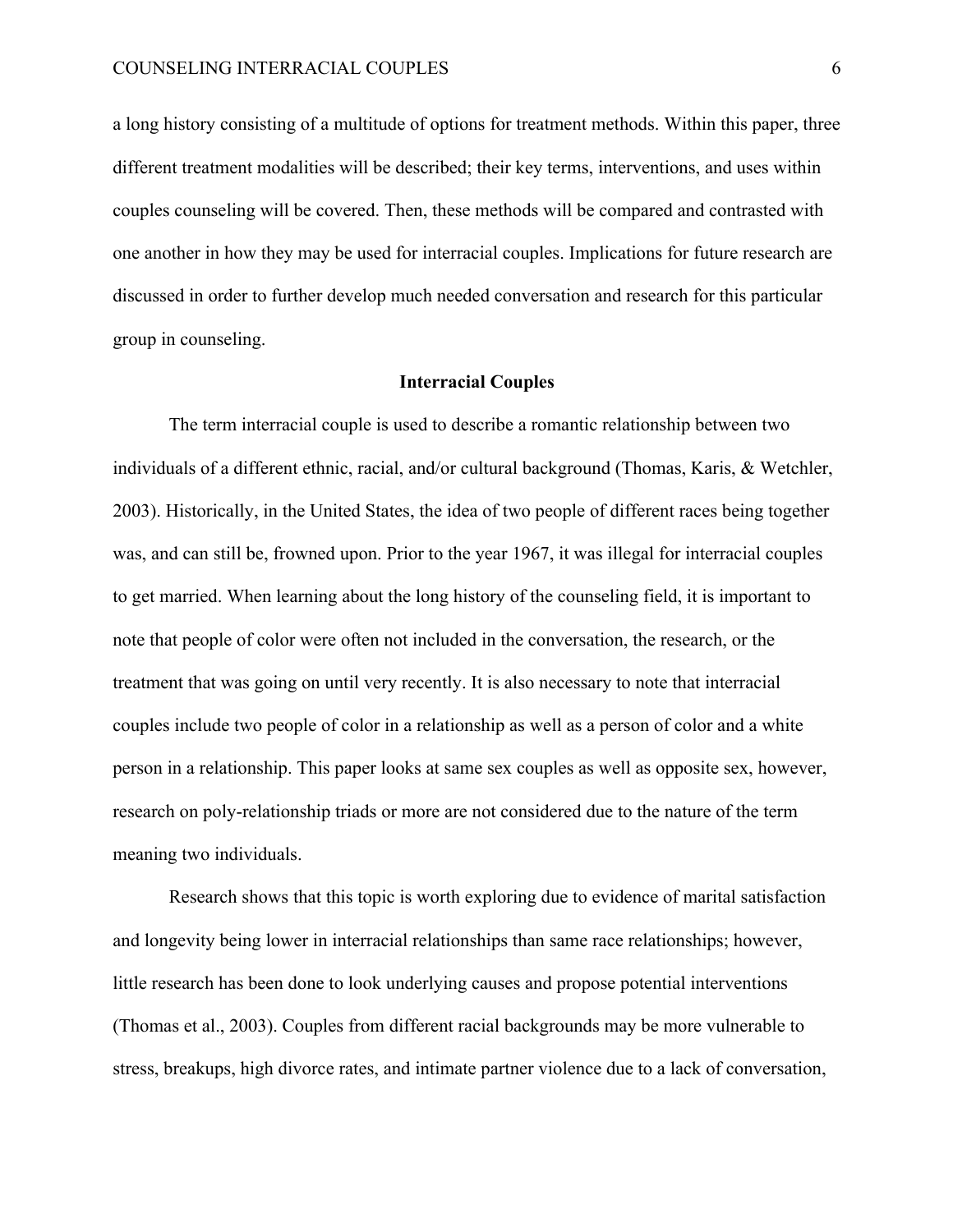research, and treatment models that surround them. The existing literature about interracial couples often looks at either treatment model or common issues that arise in counseling. After going through three different treatment models to couple's counseling, it is now necessary to assess each when they are put up against common issues that arise within this population specifically.

Interracial couples going into therapy are usually not going into therapy because of racial issues (Thomas et al., 2003). When asked, effects of racial issues are often minimized within the couple. They are often coming into couple's counseling because of common couple problems (e.g. communication, financial struggles), or problems that arise in almost every relationship; however, it is important for counselors to understand that there are unique problems that interracial couples have to face in addition to the common couple problems. Since the couple is often unaware of these unique problems, it is up to the counselor to broach the subject and adjust their treatment model to make sure that they are being culturally competent in therapy.

#### **Common Couple Issues in Counseling**

Couples can often seek couple counseling due to a difference of opinion about one or several things. Many couples going into therapy are experiencing a combination of issues from different categories, though there might be one that is the strong presenting issue that got them into counseling. It is also worth noting that couples at any stage in their relationship or sexual orientation can experience any number of these issues. Some examples of these can include parenting styles, marriage, money management strategies, lifestyle, relationships within laws or other family members, or engagement with friends outside of the couple (Solsberry, 1994). Another type of issue could be that something bad happened, and the couple is struggling to work through the aftermath. This can include infidelity, loss or bereavement, redundancy,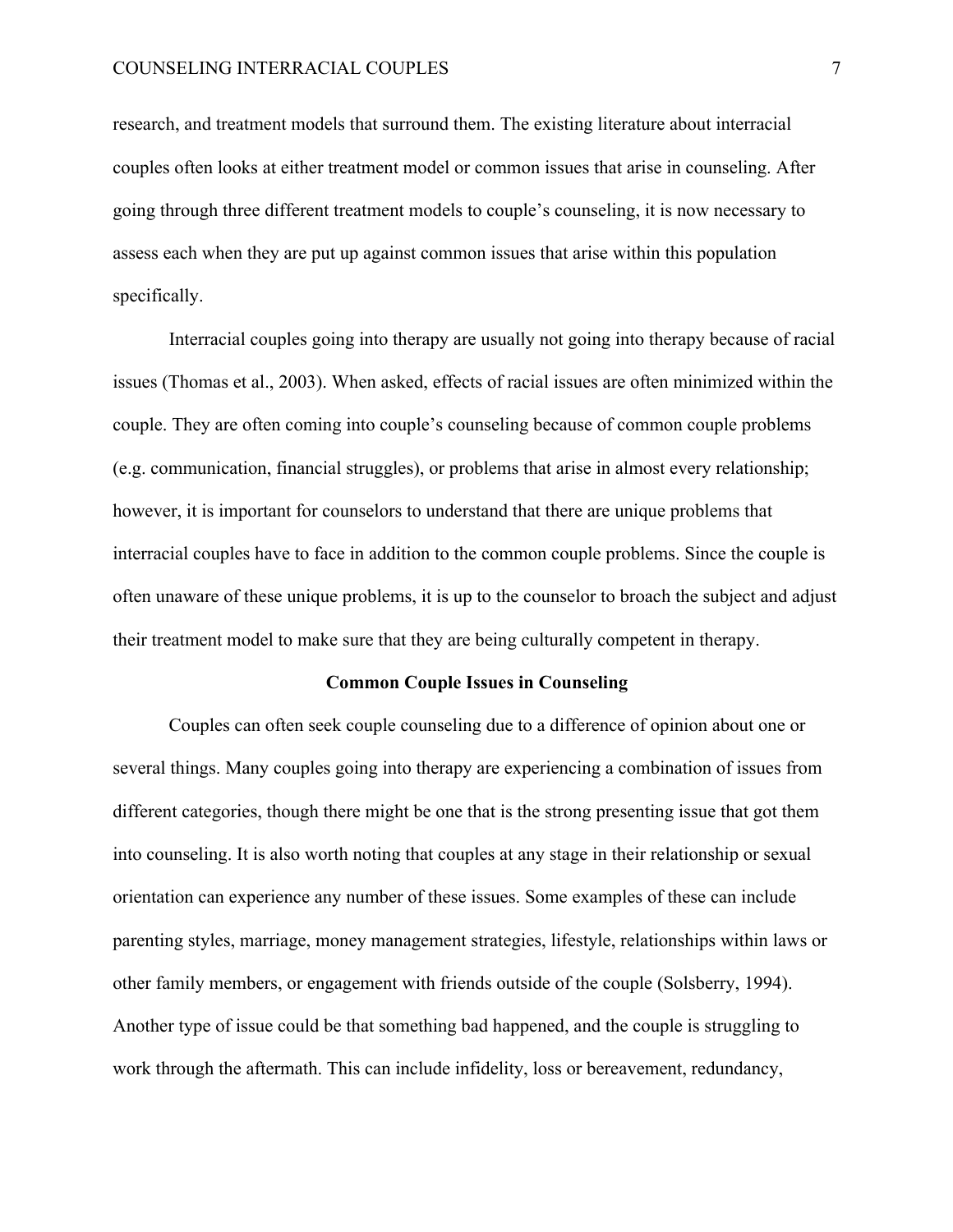# COUNSELING INTERRACIAL COUPLES 8

bankruptcy, or illness. On the other hand, an issue could also consist of fear that something bad will happen; for instance, becoming parents, committing or settling down, buying a house, moving in together, or death. Issues can also revolve around a big life change like retirement, moving, children leaving home, or changes in health. Sex and intimacy issues are also common; difference of libido, lack of trust, feeling stuck, a partner questioning their orientation, or more. Lastly, communication issues are a large category of common issues as well, and some examples of this include secrets, not sharing feelings, and drifting.

In couples' counseling, there are many common issues that come up time and time again for all couples: negotiating gender roles, poor communication, disagreements over financial management, and intimacy issues. There are several broad categories that are necessary to go over so that there is an understanding of how many common issues there are within the world of couple's counseling (Solsberry, 1994).

#### **Unique Issues in Interracial Couples Counseling**

While interracial couples experience common couple issues that monoracial couples experience, there are issues that are unique to interracial couples. Some of these may include broad issues like managing societal disapproval, managing effects of racial privilege, understanding how race has affected each partner's life experience, differences in culture and beliefs about gender roles or expectations, and racial identity issues (Solsberry, 1994). Additionally, learning to talk about and manage the following specific unique issues to interracial couples would be important as well: current social context, social support, racialized histories, and confronting microaggressions. It is simply not enough to just address common issues for interracial couples, it is necessary for the therapist to also be aware of and comfortable with addressing these unique issues.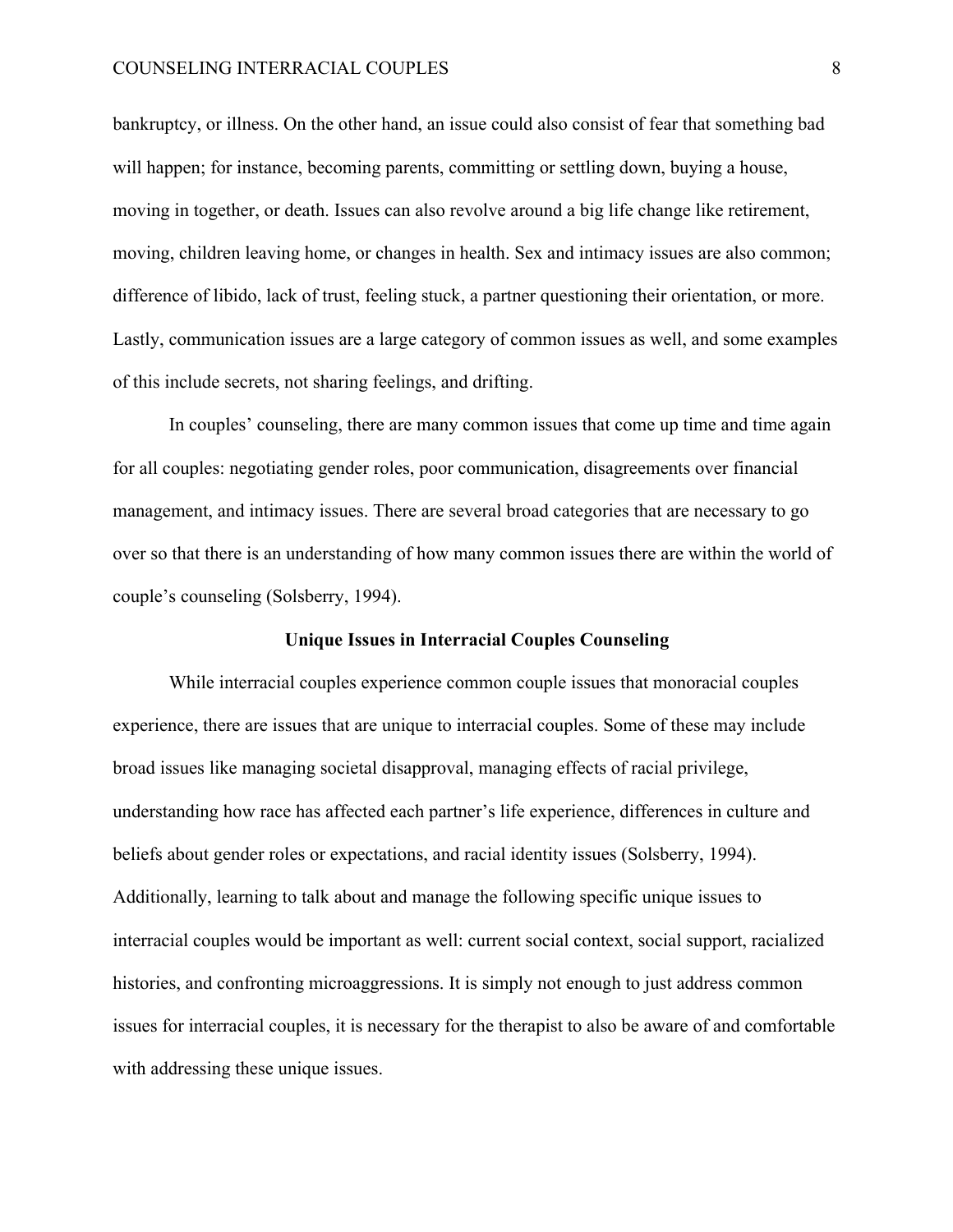#### **Gottman Method**

The Gottman Method is based off over 40 years of clinical research with over 3,000 couples (Bergenstal, 2012). John Gottman and Julie Gottman created one of the most wellknown and respected models of addressing relationship difficulties caused by the Four Horsemen. Gottman's research showed that these Four Horsemen (e.g., criticism of the partner's personality, defensiveness, contempt, and stonewalling) were factors that often-predicted divorce. In order to address these negative thoughts and behaviors in the couple, the Gottman Method tailors the research to each couple's unique patterns and challenges and help couples increase closeness and friendship behaviors, address conflict productively. To accomplish the goals, the couples will learn seven principles that the method utilizes: building love maps, expressing fondness and admiration, turning toward one another, accepting influence, solving problems that are solvable, managing conflict and overcoming gridlock, and creating shared meaning (Gottman, Gottman, & McNulty, 2017).

Gottman's extensive research on relationships is comprised of studies upon studies with significant findings. Among the most prominent, a study done in 1992 predicted which couples would divorce within that study with a 93.6% accuracy (Bergenstal, 2012). Gottman has over seven studies that look at predictions of divorce, however, he emphasizes that it is more beneficial to understand actions that increase risk of divorce rather than being able to predict it. Some of the ways to measure the actions in his studies include looking at interacting behavior, perception, physiology, interview, and questionnaires. From there, key terms and interventions were developed to be able to help couples identify and increase awareness of how their relationship may be dysfunctional.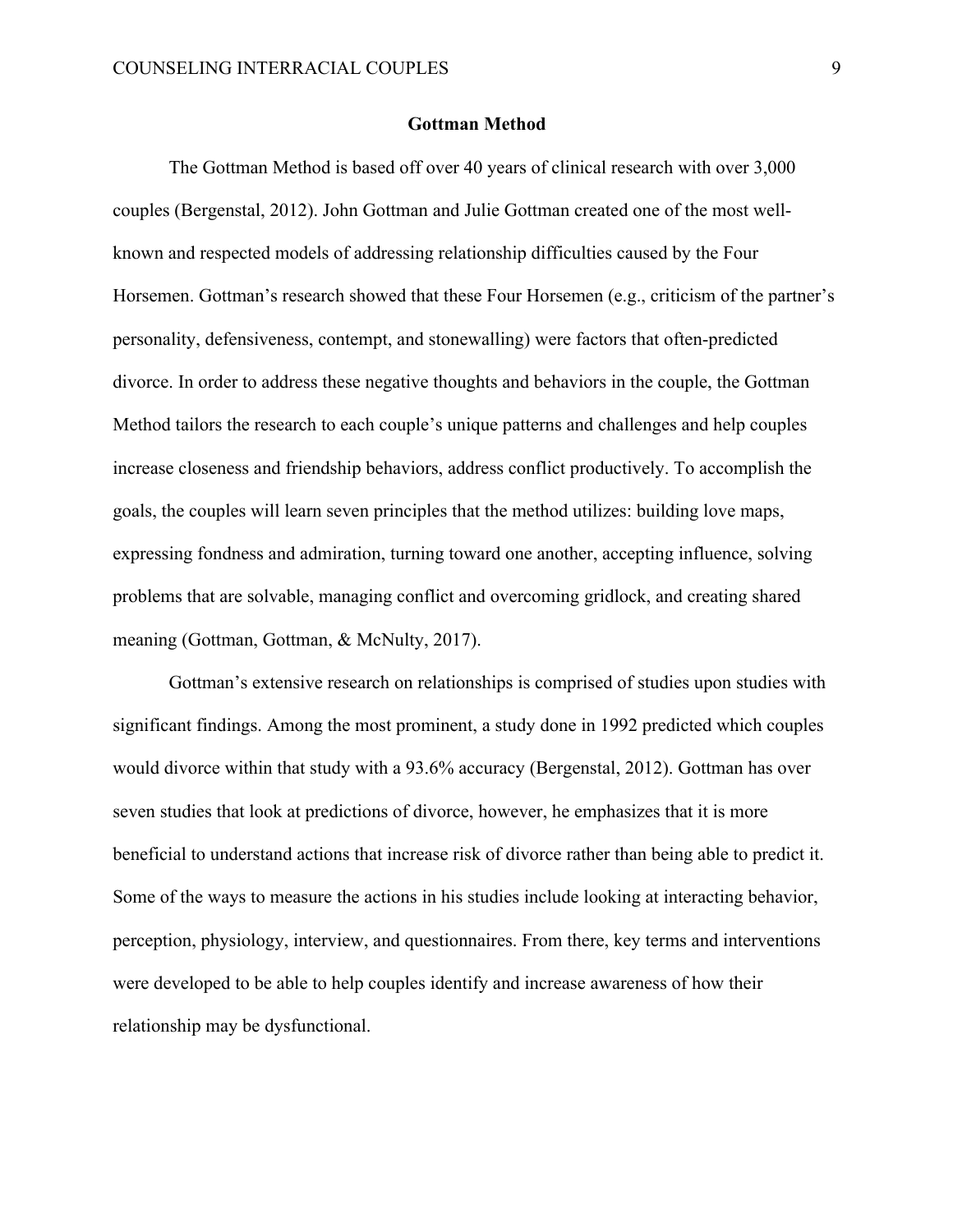Among the research that was found, Gottman concluded a "magic ratio" for couples to manage a healthy relationship; he stated a need for a 5:1 ratio of positive to negative moments (Gottman et al., 2017). This means that for every negative feeling or interaction in a relationship, there should be five positive feelings or interactions. When negative interactions outweigh or are equal to positive interactions, a relationship can feel unstable or frustrating. The Gottman Method of couples counseling addresses ways to increase the ratio, whether the couple's actual ratio is close to the magic number or not.

As conflict is discussed, Gottman's research also looks at something called conflict style. He determined four types of conflict style and looked at compatibility of styles within a couple; the three "functional" conflict styles include conflict avoiding, conflict validating, and conflict volatile (Busby & Holman, 2009). Conflict avoiding couples tend to show low levels of effort to try and persuade the other partner to see and understand their perspective in an effort to minimize conflict. Conflict validating couples tend to have balanced amounts of positive and negative interactions during conflict and go through stages of trying to understand their partner, persuade their partner, and then finding a compromise; they generally display calm behavior throughout the discussion. Conflict volatile couples tend to have high intensity, high passion conflict that consist of a lot of trying to persuade one another and has a balance of positive and negative interactions throughout. The fourth type of conflict style is called hostile; this is when couples argue often and intensely, but the arguments are often harmful and hurtful toward one another. Gottman determines that these types of conflict style often lead to divorce.

It is normal for couples to have conflict and work through them in different ways, but the presence of the Four Horsemen, more specifically when couple engages in one of or a combination of behaviors such as criticism, defensiveness, contempt, and stonewalling, increase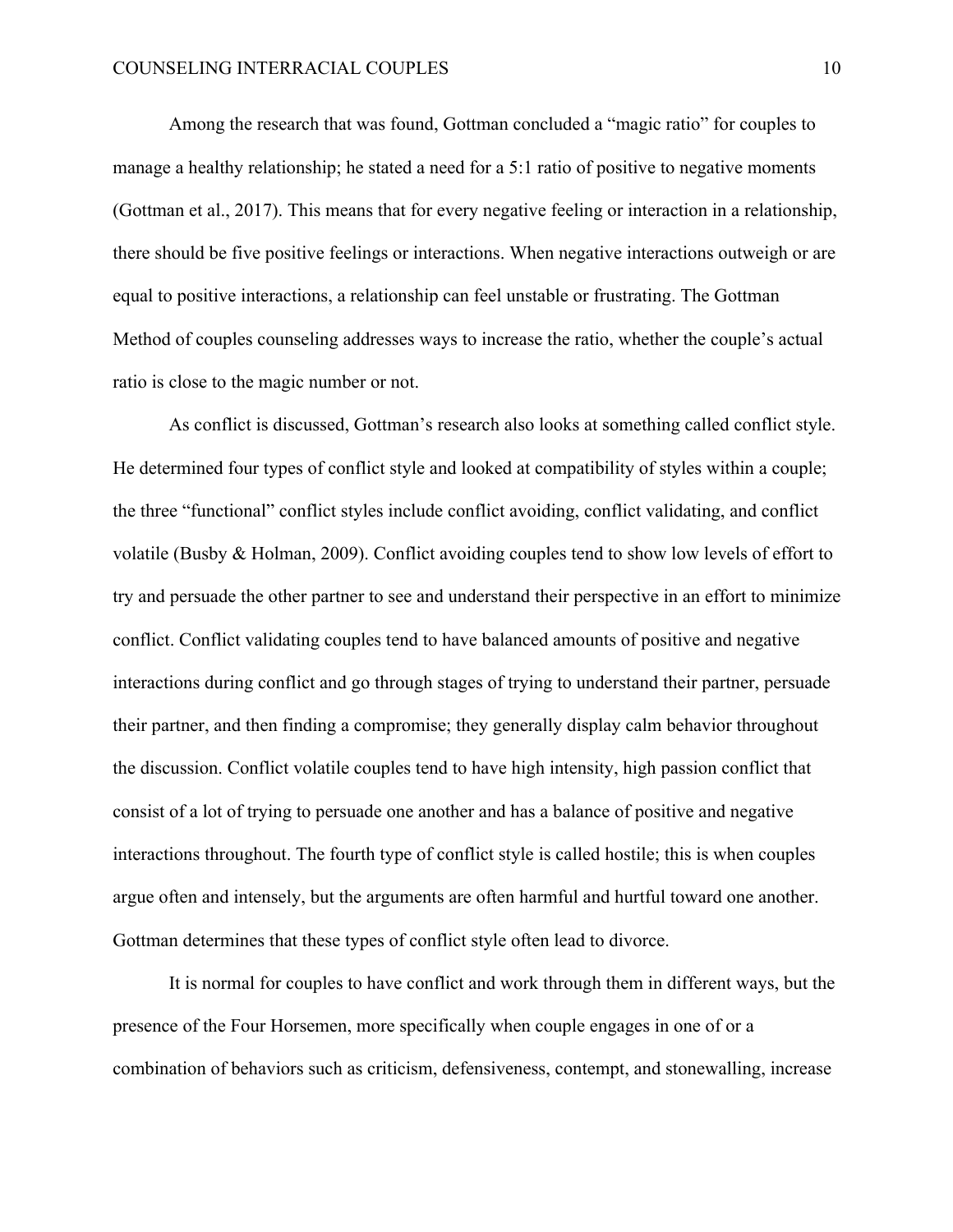the likelihood that a hostile conflict style is being used (Busby  $&$  Holman, 2009). Criticism is when partners are complaining by attacking or blaming the personal characteristics of the other. Then on the other hand, defensiveness happens when partners are trying to prevent or protect themselves from an attack. Contempt is shown through the devaluing of the other; one partner believes that they are superior and therefore engage in verbal and non-verbal language that tells the other person that this is so. Stonewalling is when a partner essentially shuts down and disengages in conflict altogether. The important thing to note with all of this past research on conflict is that it can be managed, and skills can be learned to improve.

In order to effectively manage conflict and improve the relationship over time, the Sound Relationship House (Appendix A) was developed (Busby & Holman, 2009). The first three levels are based on building a friendship within the couple. The idea is to start at the foundation with building love maps; here, the couple learns to get to know one another's world. Work is done to understand the inner psychological workings through day to day thoughts, likes, dislikes, stressors, and more. Couples are encouraged to learn about one another by asking open questions and in turn, they deepen the feeling of being understood. This would hopefully lead to the next step, sharing fondness and admiration; this is when the couple learns to identify positive behaviors and verbalize the recognition of those behaviors. Then, working on turning toward one another versus turning away includes the couple learning to respond to one another by conveying attention, interest, warmth, and empathy. These three skills are laid out as the foundation for being able to do the rest of the skills; particularly managing conflict.

In the Sound Relationship House (Appendix A), the middle fourth and fifth skills appear to be the bulk of the "work" that a couple would need to focus on if they were really struggling to have that friendship (Busby & Holman, 2009). By focusing on a positive perspective, the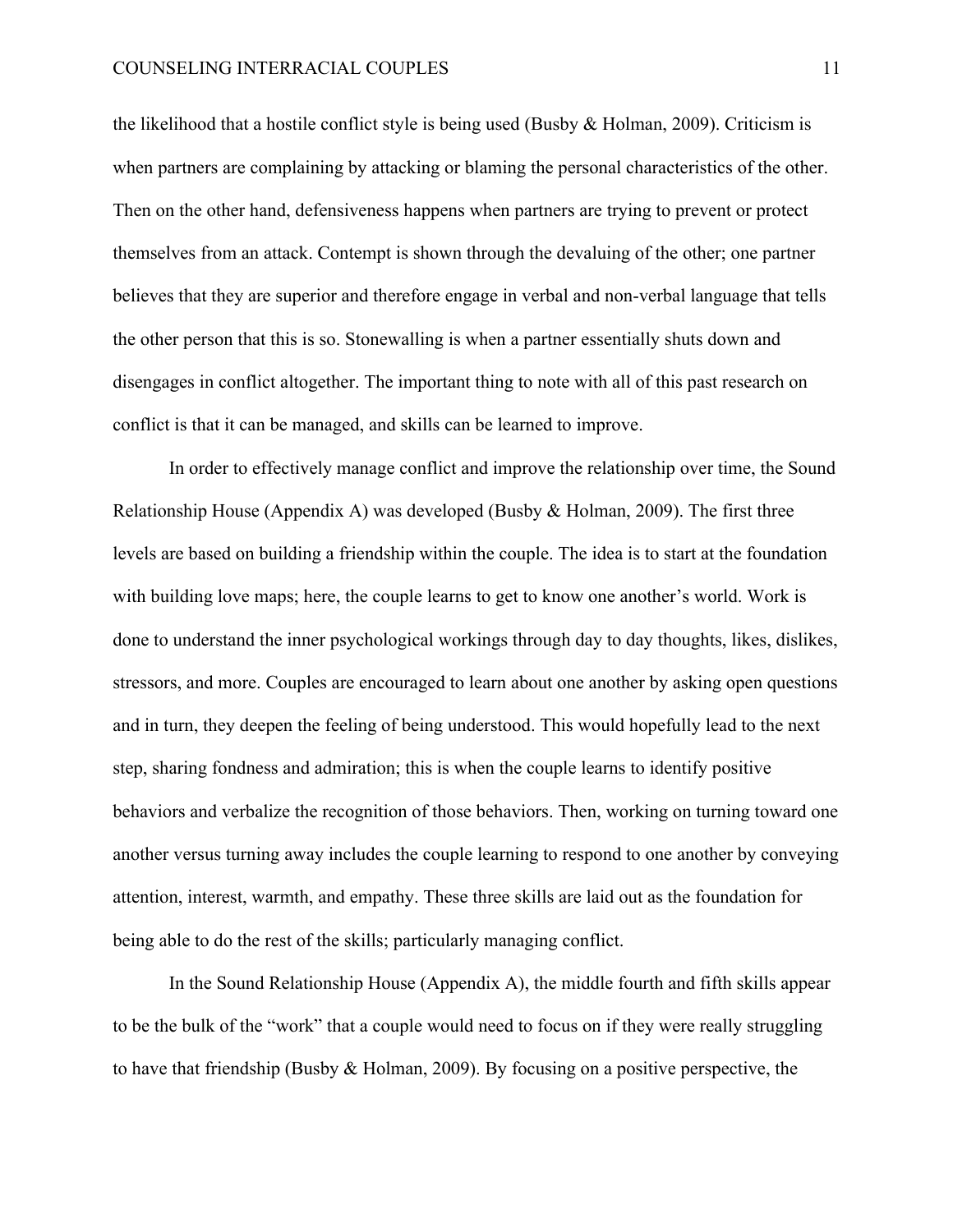couple addresses any negative sentiment override that may be present. Negative sentiment override is when a partner hears criticism when it is not intended to be criticism. When that negativity is replaced with a positive sentiment override, partners tend to be able to cope with negativity by seeing evidence that their partner is stressed rather than seeing evidence of a personal attack. Then, managing conflict is a stage where couples work on accepting the partner's influence, talk about their problems, and practice self-soothing. A big part of this is learning about perpetual and solvable conflict. Gottman's research shows that about 69% of all relationship conflict have to do with problems that are perpetual, or ongoing (Gottman  $\&$ Gottman, 2015). These types of problems tend to revolve around fundamental differences in personality or lifestyle needs. This means that only a small portion of relationship conflict is solvable. These types of issues tend to be about the topic at hand and not something that holds a deeper meaning within the relationship. Then, the method also looks at something called gridlocked perpetual problems; these are perpetual issues that have not been handled effectively and have moved into an area where the couple feels stuck whenever they discuss it.

The last two steps in the Gottman Method include making life dreams come true and creating shared meaning (Gottman & Gottman, 2015). Making life dreams come true is similar to building love maps at the foundation. However, it is a deeper approach to it where the open questions are asked like when the couple is building love maps, but the answers are remembered and followed up on. Creating shared meaning is meant to help the couple create formal and informal rituals of connection and agreeing on their core values as a unit. This is also another, even deeper, version of the love map foundation. Surrounding the skills in the Sound Relationship House are trust and commitment; these values are ideally built stronger as the couple moves through building their house from the love map foundation up.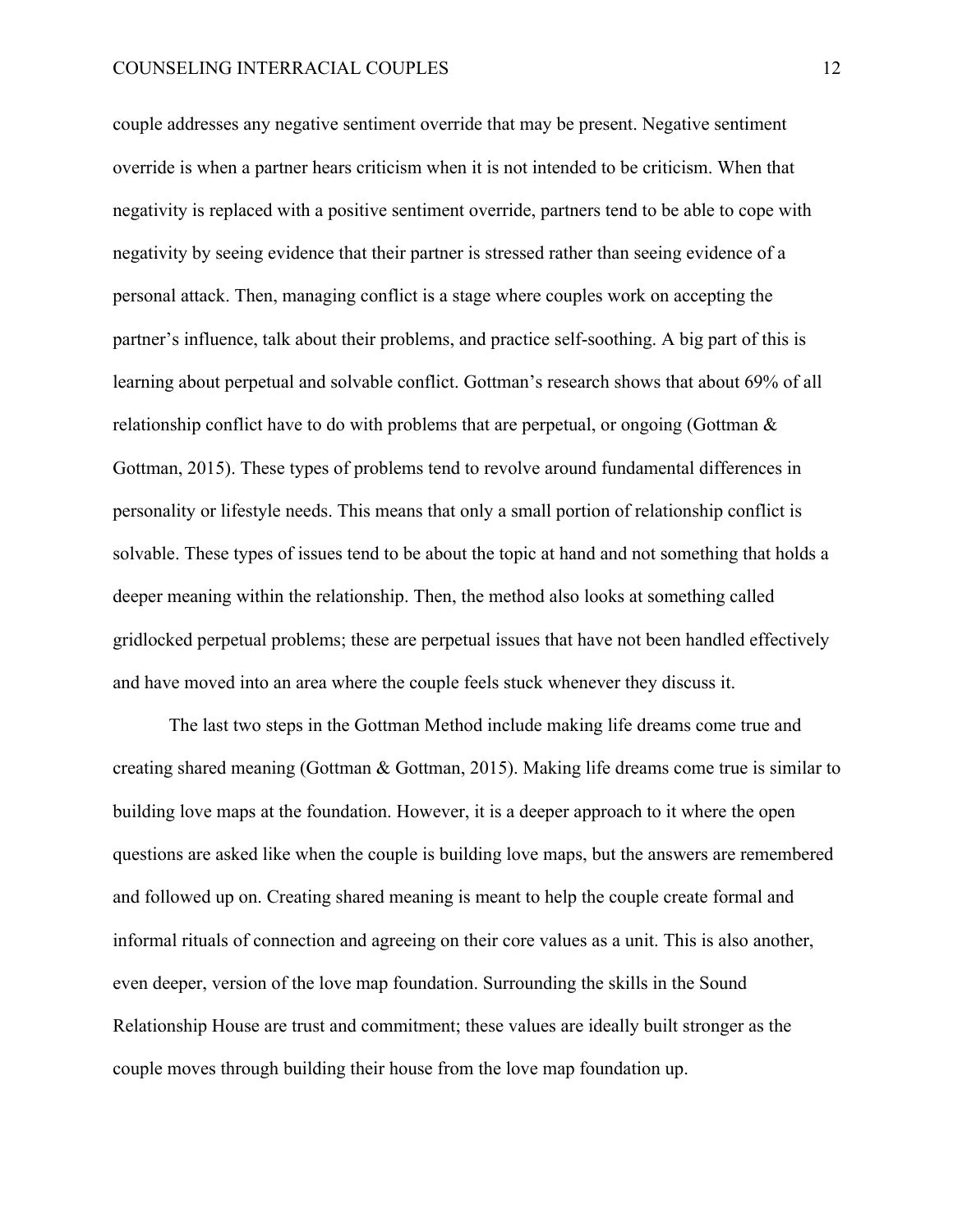### **Assessment and Treatment Planning**

When a couple first meets with a therapist using the Gottman method for therapy, there is a three-part assessment to identify strengths and challenges before a treatment plan is presented (Gottman & Gottman, 2015). In the first assessment, the counselor conducts a semi structured clinical interview to understand couple's narrative and reasons for counseling; this is when the counselor will get a verbal history of the couple while they are together in a room. The next assessment consists of sessions that are forty-five minutes each where each partner is interviewed individually about their wishes, complaints, and commitment level. During the last part of the assessment, the couple is given a set of surveys to separately rate strengths and challenges of the relationship. Then the counselor uses the information gathered to create a treatment plan that uses the Sound Relationship House to map out the relationship work that the couple will do. Overall, the Gottman method appears to really focus on managing conflict and building deep love through friendship.

#### **Narrative Therapy**

Developed by Michael White and David Epston in the 1980s, narrative therapy in couples counseling works to challenge simple explanations of objective truth by uncovering neglected aspects of stories that have been learned over time (Kim, Prouty, & Roberson, 2012). When problems or issues in relationships have become part of the "truth" for the couple, then the problem appears to be much more difficult to address. However, by looking at each individual's relational identity and separating the problem from the person or the couple, the couple is able to hopefully work together to look at relationship issues in a different way. By taking stories that have been learned over time, and shifting to a different perspective, away from the couple, it may add possibilities or alternatives to problem solving that the couple may not have seen before.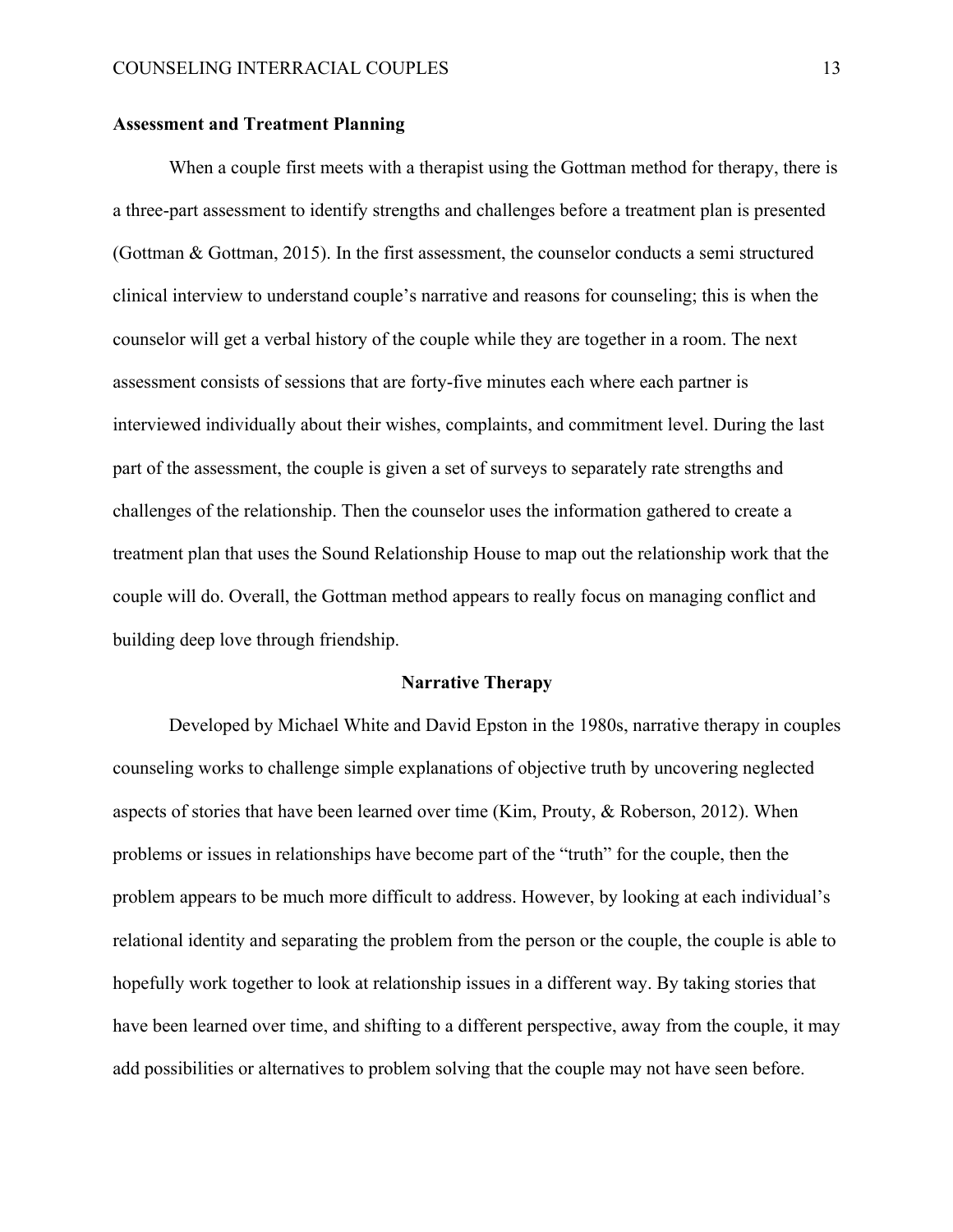Narrative therapy functions from a foundational understanding that two dimensional normative scales don't work. For instance, it does not label the couple as healthy or dysfunctional, it empowers them to name and create their own definition of their relationship.

Narrative approach to couple's therapy includes a theory of how change happens; change is based on the presence of three factors which include experiential, meaning making, and new stories (Kim et al., 2012). Experiential part of change is based on experience and observation; to be able to work on this, attention needs to be brought into the here and now. Then, meaning making is to reclaim, relieve, and make meaning of old stories. Lastly, new stories have to be created by adding new substances and possibilities. With these three factors, a couple would be able to create change in their relationship by not seeking to change the person, but rather change the effects of a problem.

# **Application of Change Theory**

In order to carry out narrative therapy with couples, change theory is used in treatment. A couple in counseling would start with evaluating the current situation (Kim et al., 2012). The counselor acts as an active facilitator that takes a not-knowing stance; this is to allow clients the space to be the expert in their own life. During the experiential part of the theory of change, the counselor then works with the clients to name the problem and evaluate their relationship to those problems. By drawing attention to the problem and what is going on as an effect of the problem, the couple can then move onto the next step of taking a stand in regard to the problem (Barnes-Holmes, Barnes-Holmes, & McEnteggart, 2018). During the working stage, the couple is making meaning and exploring the stories that they have learned over time in regard to themselves, their partner, or the relationship. In order to develop new stories, couples analyze what they would like to keep versus what stories they would like to rewrite. After that, the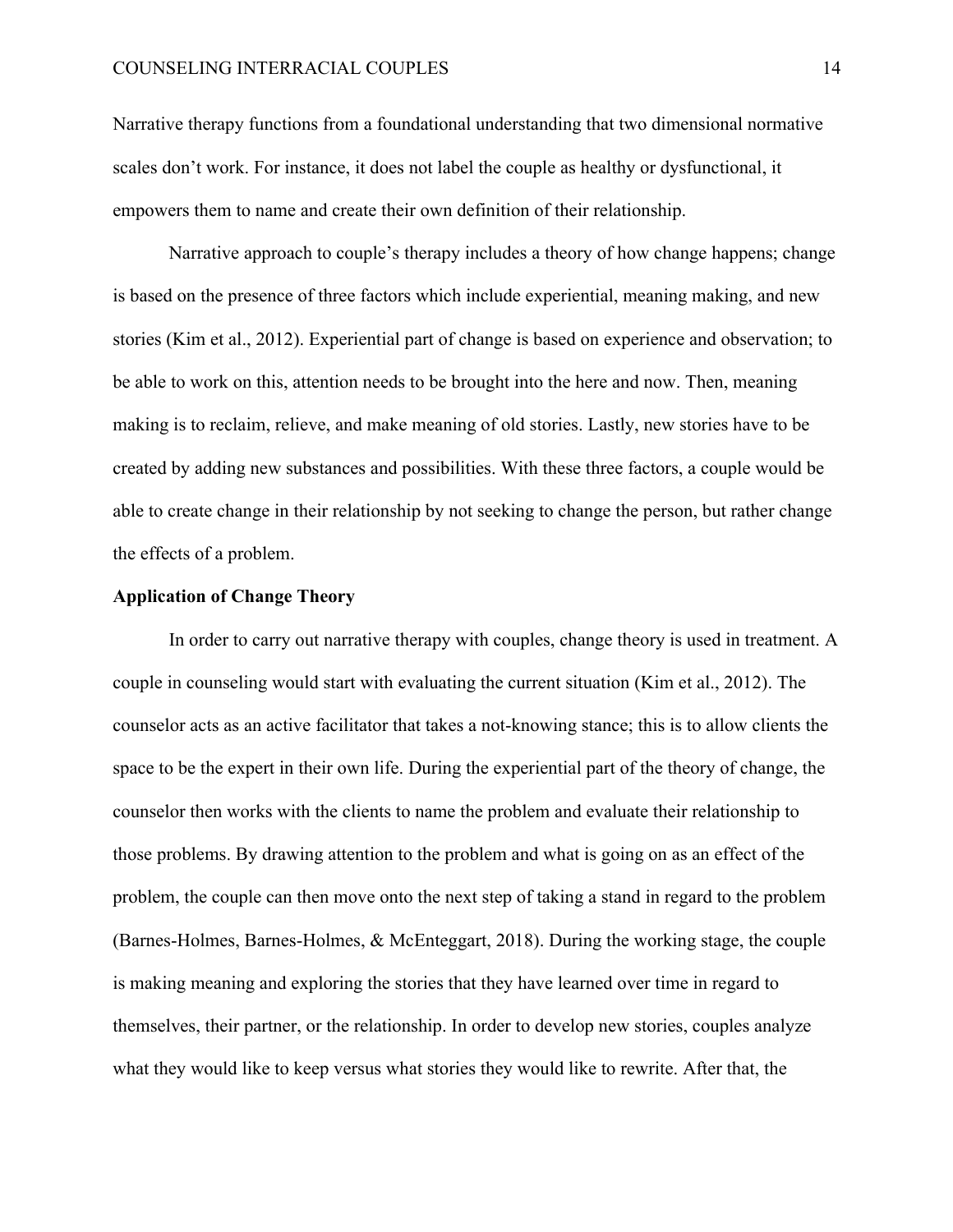couple learns to tell more satisfying stories of their relationship and evaluate the usefulness of the alternative stories. This part in therapy allows the couple to explore new stories and practice looking at what is effective for them as a couple.

#### **Intervention Techniques**

Within the structure of narrative therapy work, there are a number of interventions that a counselor may use throughout different stages of treatment. These interventions are externalizing conversation, naming the issue as the problem or the project, and reauthoring and remembering conversation (Kim et al., 2012). Externalizing conversations through deconstructive listening and deconstructive questioning. This allows the client to challenge assumptions and become aware of internalized manifestations that have become personal beliefs. It attempts to have the couple look at the presenting problem as separate from themselves as people. It breaks down cultural and historical values; for instance, a couple talking about differences in expectations of how to handle money or disciplining children might work with their counselor to deconstruct what the expectations are and where they came from for each partner. Deconstructing and externalizing are essentially taking apart the pieces of an issue and having the couple look at them together rather than having the couple look at one another as the issue.

In relation to deconstruction and externalization, naming the issue as the problem or the project is important (Kim et al., 2012). This serves to help the couple practice removing the issue from their partner, and they work on looking at the issue as a third-party presence in their relationship. By actually putting a name to it, the topic is further externalized from the couple.

Another intervention used in narrative therapy includes reauthoring and remembering conversation (Kim et al., 2012). This helps couples to develop and nurture stories that have been neglected in the past by including important experiences that the couple has pushed to the side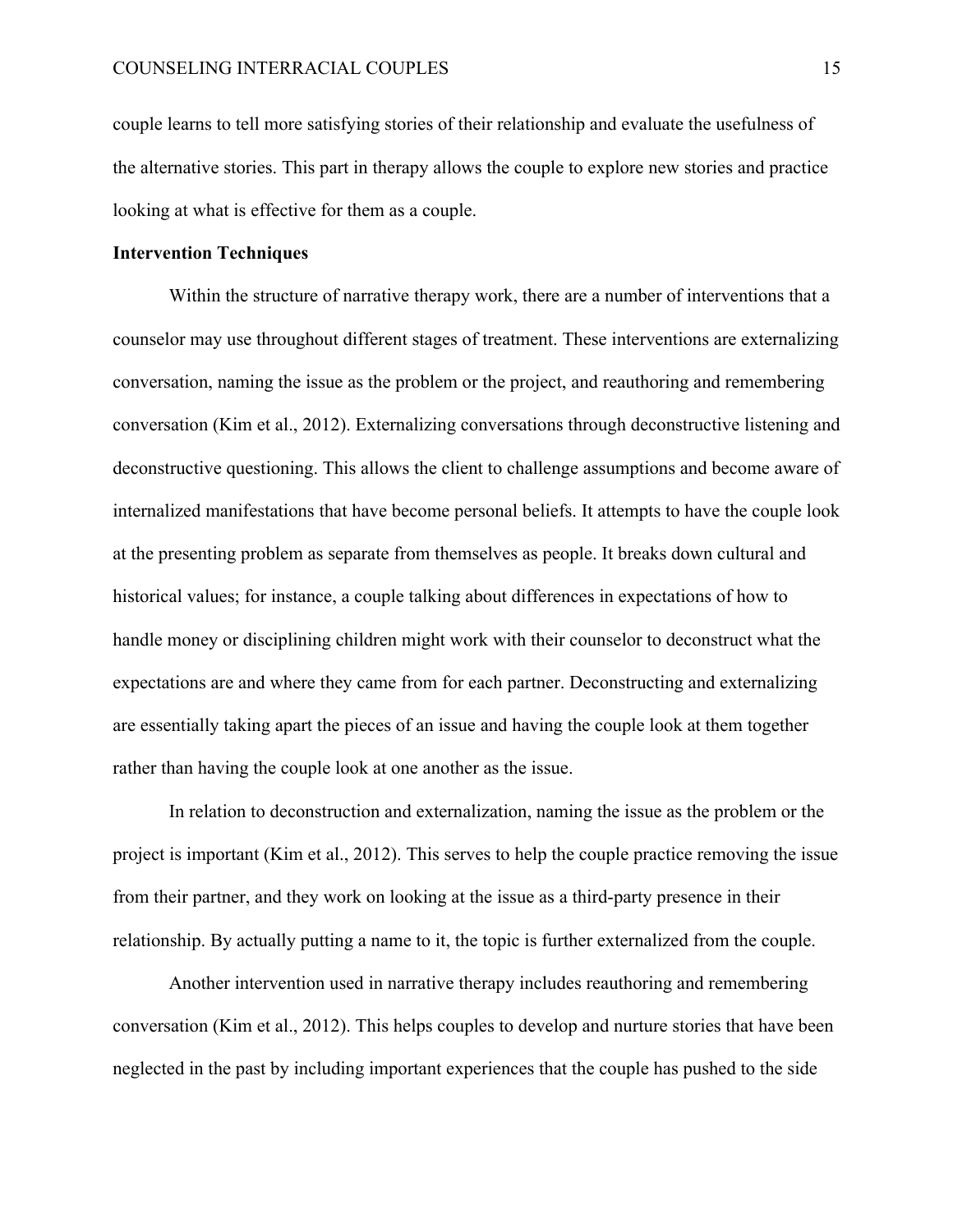for their dominant story. The couple works to remember times where they have solved the problem in the past or looks when the problem started. The counselor helps to lay out the landscape of action toward the issue throughout the couple's history (Barnes-Holmes et al., 2018). In addition to reauthoring and remembering conversation, the counselor also looks at landscapes of identity and helps both partners to recognize how certain events have affected each partner's beliefs about themselves. The counselor works to facilitate recognition of strengths and motives within the context of the couple. This is all done by remembering several themes: a partner's contribution to the other partner's life and vice versa, implications of those contributions, and one partner's identity through the eyes of the other.

Through looking at the research, the most prominent part of narrative therapy appears to be the story-telling aspect. This approach helps couples to gain awareness of the stories that they've held on to because of past experiences and helps them gain control to be able to rewrite their own stories for their future. However, it does all of this through a hyper focus on the present experiences within the couple and the individual partners.

### **Psychodynamic Approach**

With roots of the theory set forth by Freud, Psychodynamic therapy focuses on interpreting mental and emotional processes (Brok, 2017). It helps couples gain insight into their lives and current issues by looking at patterns that have been developed over time. This perspective helps couples in therapy by diving into emotions, thoughts, early life experiences, beliefs, and looks at how each individual avoids distress by using defense mechanisms. Some examples of defense mechanisms include denial, repression, projection, displacement, regression, rationalization, sublimation, reaction formation, compartmentalization, and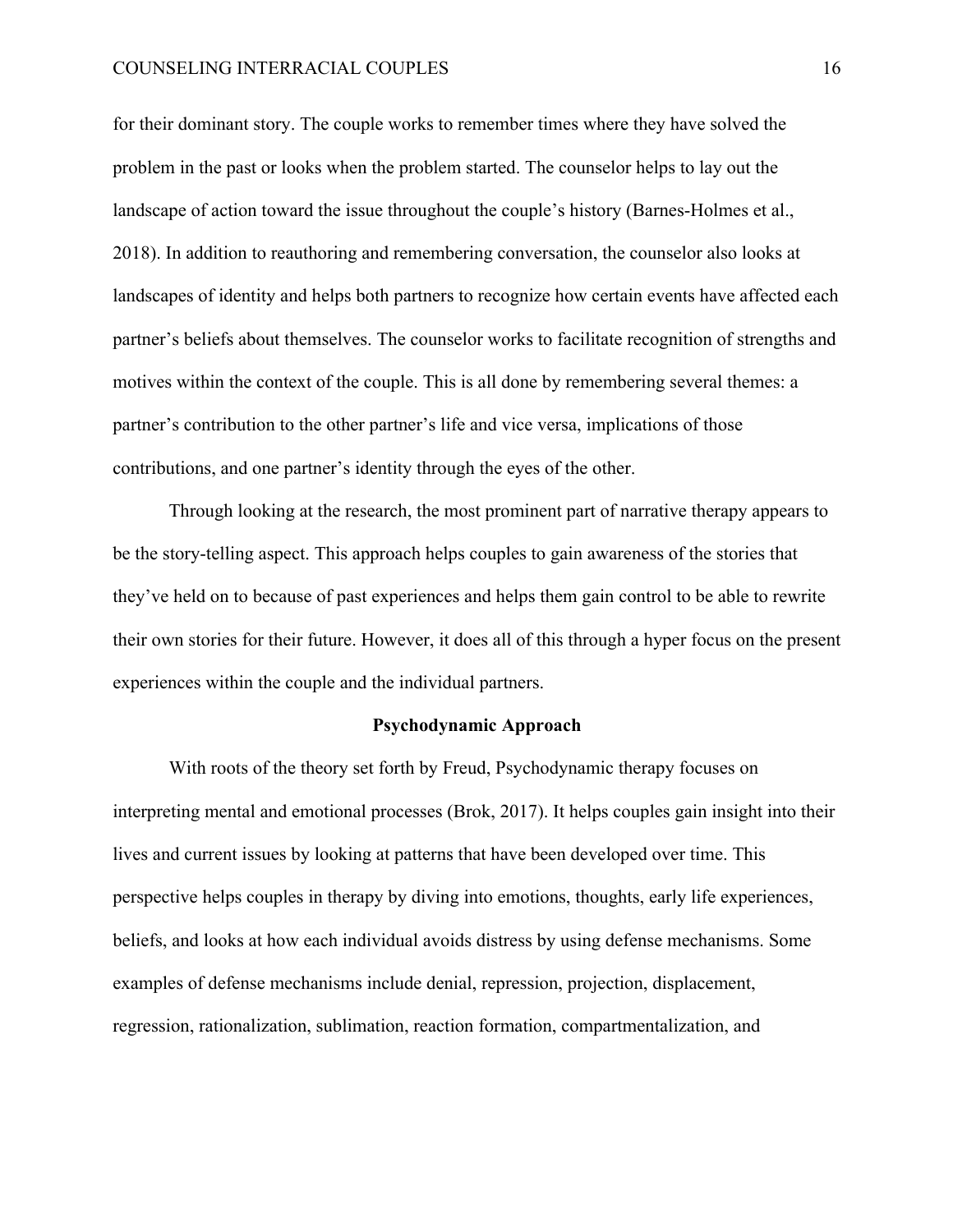intellectualization. In couples' therapy, this approach seeks to address the foundation of the issues that the defense mechanisms are covering up.

### **Key Terms in Psychodynamic Couple Counseling**

There are several key terms to understand when looking at psychodynamic therapy in couple's counseling; one of the most prominent terms is transference (Brok, 2017). Transference in therapy is when a client is taking experiences from the past and manifesting them as assumptions and beliefs for the present. This can happen in therapy toward the therapist and it can also happen within a couple; one partner can have transference toward the other partner. A psychodynamic therapist works to explore and uncover those unconscious beliefs that the couple uses to function within a relationship.

Another key term in psychodynamic therapy is understanding the difference between finding versus discovering (Brok, 2017). Finding is when a partner is looking for something to validate their assumptions whereas discovering is based in curiosity and interest. In the therapy setting, the counselor manages the interactions so that the couple does not just attempt to find underlying reasons for transference, but they actually go through the process of discovering what those underlying reasons are; it is a small difference on the surface, but finding versus discovering may be similar to looking at content versus process of getting to the root of transference.

# **Intervention Techniques**

Psychodynamic therapy uses cognitive maps to explain how people organize and structure themselves in terms of unconscious beliefs (Nielsen, 2017). Couples learn to map one another and work to understand each other's beliefs, categories, and conflicted fears. The therapist facilitates this work through using observations, interventions, and interpretations; with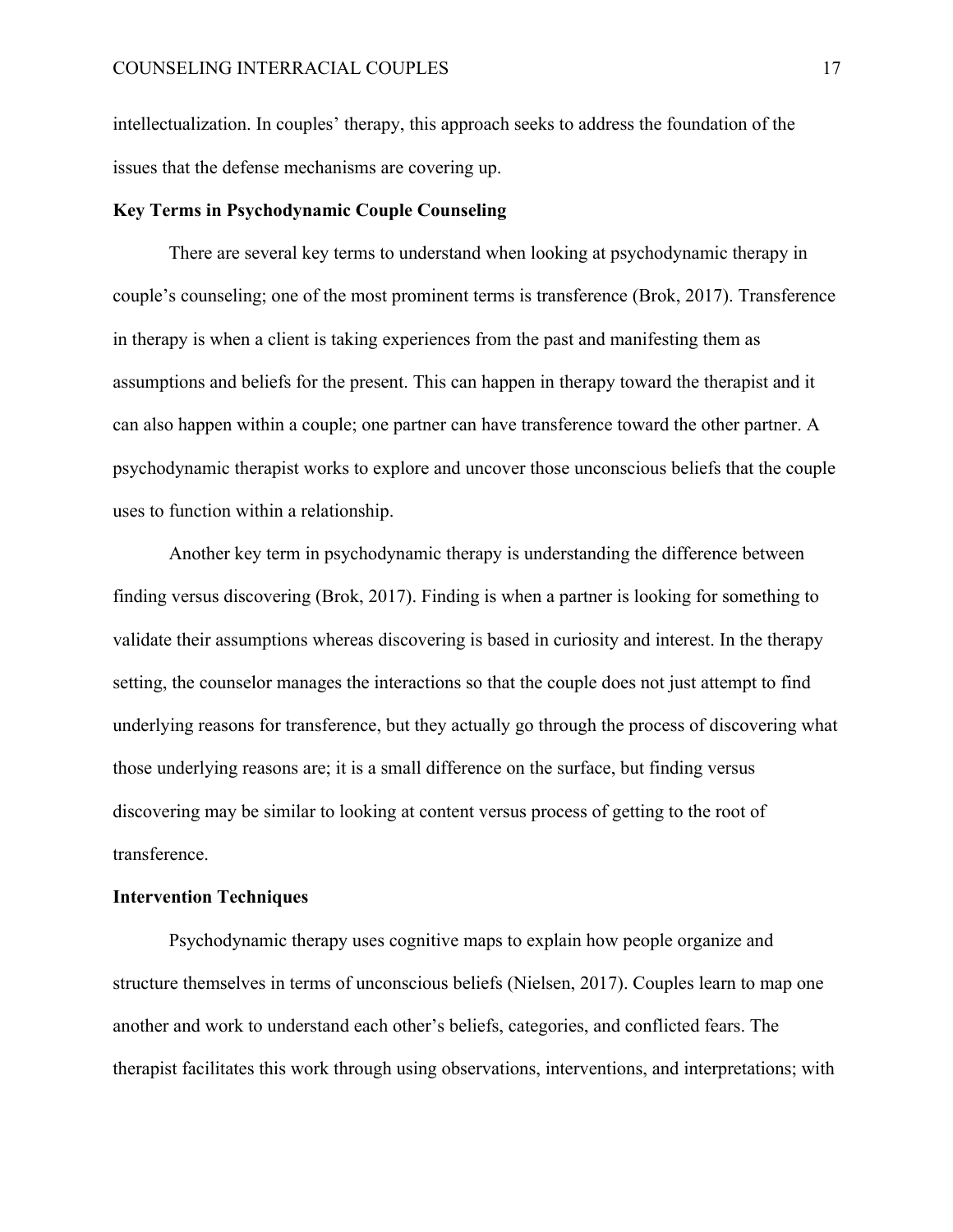help, the couple enters newfound emotional territory. One intervention that is often used in this therapy approach is the practice of being an involved witness. Couples get to know one another and build understanding in new ways through this; one partner shares about a part of their history that has not been discussed before while the other partner practices listening as an interested and involved witness (Nielsen, 2017). As an involved witness, the partner is not acting as an interpreter or merely an observer, it includes reacting to what is happening in the story as if they are there with them, with interest and empathy. Another intervention that is often used in this approach, often in late sessions, is dream sharing. Symbols and metaphors are explored to see how each partner organizes the relationship and the other partner in their mind; building an understanding of this can often help to get a gauge of how the couple experiences satisfaction in the relationship.

Psychodynamic therapeutic approach looks at whether a relationship is transitional or transformational (Rambo, West, Schooley, & Boyd, 2013). It is believed that transitional relationships tend to serve attachment purposes of love; this is when the relationship is focused on finding what has been missing, like a missing relationship with a parent from childhood. In transitional relationships, the partners can grow apart or fall stagnant because they might not be evolving together; the relationship is meant to be a transition. Transformational relationships are based in involvement purposes, this is when the relationship is focused on discovering possibilities of what could be.

Building off of transformation, another psychodynamic intervention looks at the couple through time (Rambo et al., 2013). The counselor helps the couple analyze the historical couple, the current couple, and the potential couple. Exploring the historical couple means looking at what dynamics were present for the couple to build that original attraction to one another, and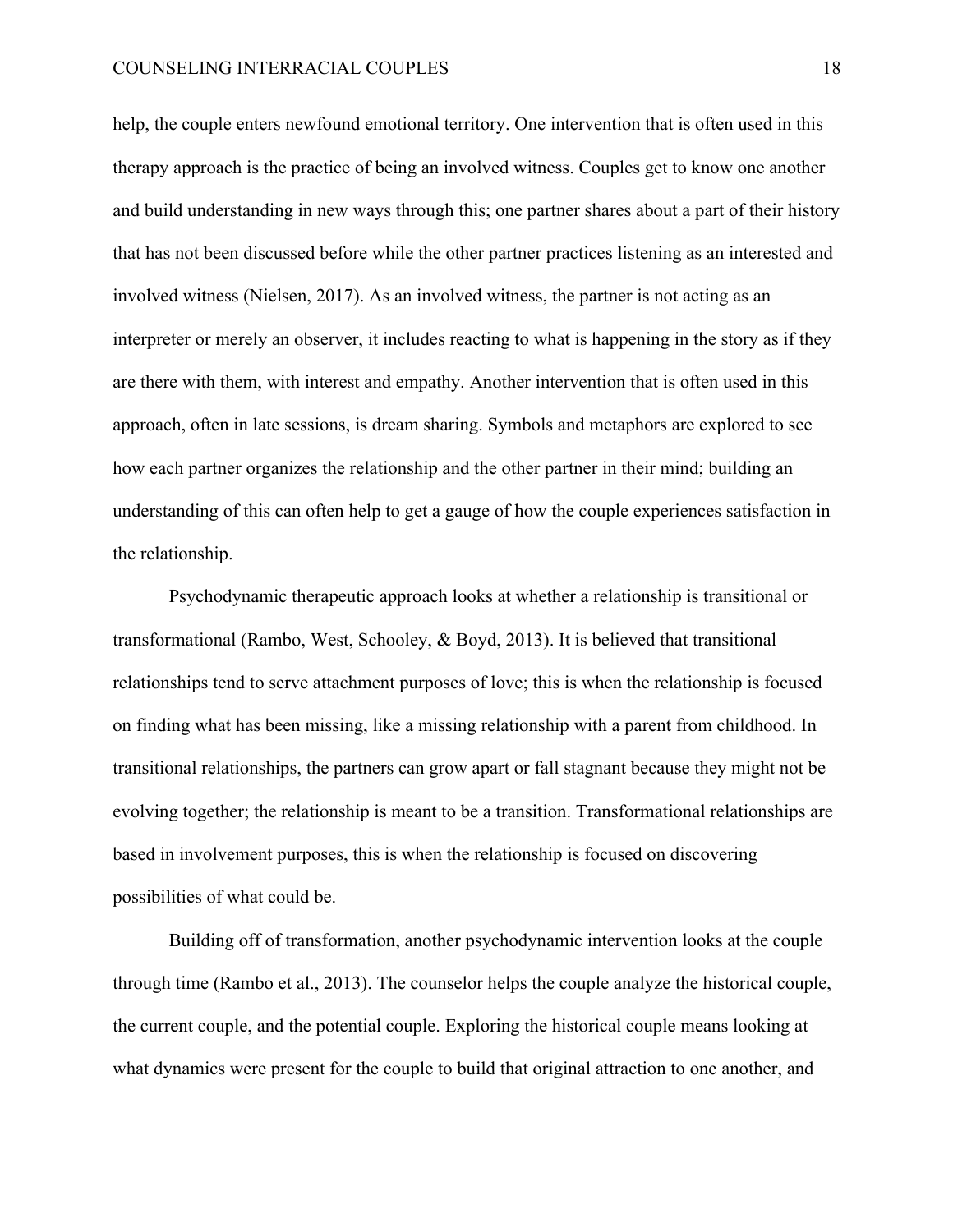the partners work on addressing the unconscious needs that drew them in. Then, exploring the current couple means to comb though the dynamics that are currently present in the relationship; in therapy, it is exploring what conflicts are present and what threads are still holding them together (Rambo et al., 2013). If they were approaching the relationship in a transitional way before, the therapist works to help them move to a more transformational relationship by addressing and adjusting those unconscious attachment purposes. Then, the potential couple explores where the couple is going or what their shared project will be; the idea is that the couple's project is being put on hold because of conflict happening with the current couple.

Therapists using this approach to couple's counseling will use the initial session to orient both partners to the therapy setting and set the stage for listening (Nielsen, 2017). This often includes observing and addressing the verbal and non-verbal process of what is happening in the session rather than diving in right away to the underlying issue.

#### **Applications of Three Interventions to Interracial Couples**

Each method of therapy has shown to be effective with couples overall, however it is necessary to discuss how interventions in the Gottman Method, narrative therapy, and psychodynamic therapy could be tailored to better serve interracial couples in counseling. The interventions that have been a part of these treatment models are a part of the models because they have been shown to be effective for couples in general, however, some are lacking in taking specific racial issues into account.

# **Using the Gottman Method with Interracial Couples**

The research on using the Gottman Method with interracial couples is lacking. There is literature that lists what attributes present within a couple might hinder the effectiveness of the method and this includes some of the following: one partner does not wish to know the other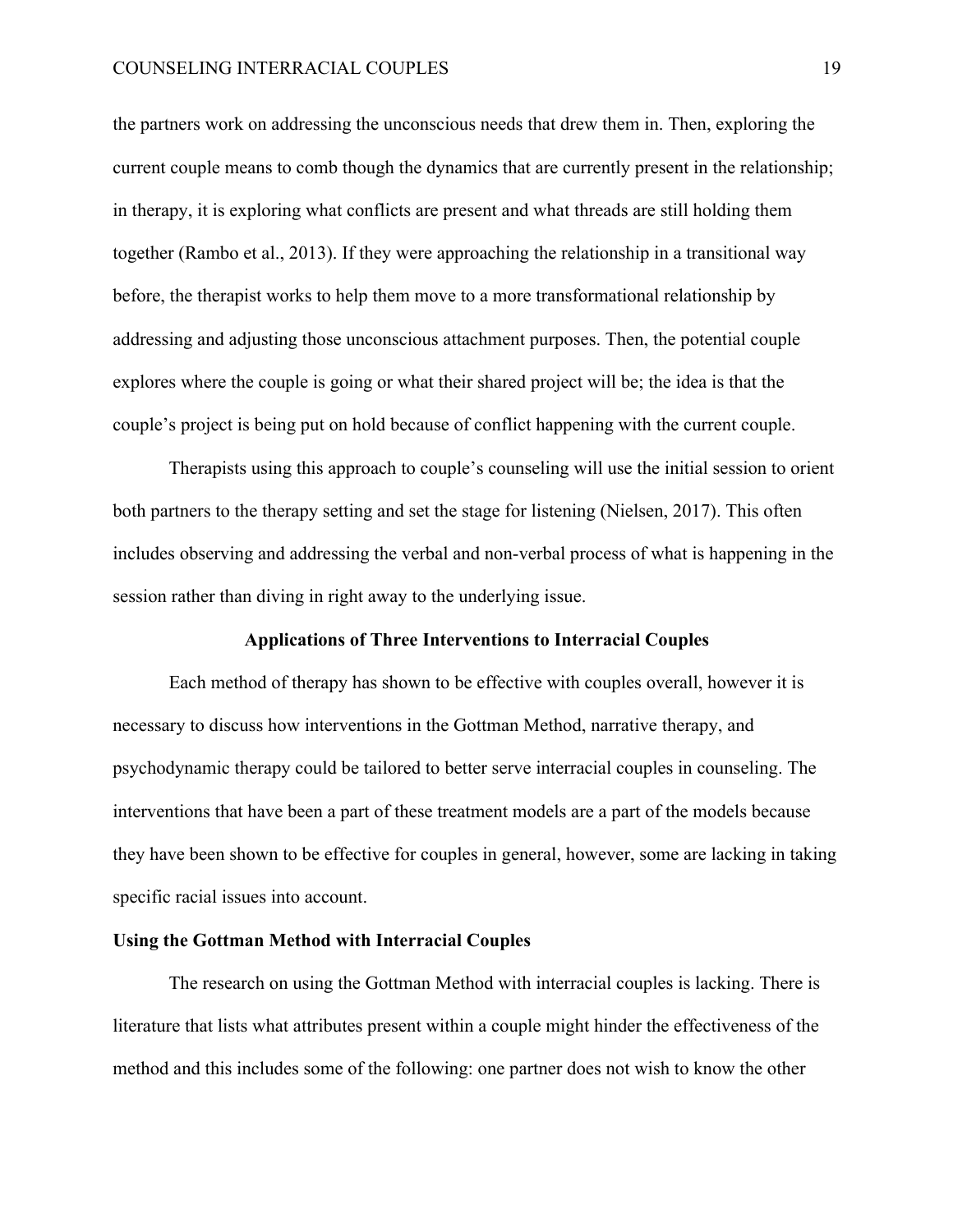# COUNSELING INTERRACIAL COUPLES 20

well, one partner does not wish to show respect for the other partner, and one does not wish to dialogue about perpetual conflicts (Gottman & Gottman, 2015). These are relevant because if there are microaggressions and discomfort about racial discourse within the couple, then those could both be solvable and perpetual conflict that is uncomfortable for the couple. If problems in the past have not been addressed, this could be an issue that has put the couple in gridlock.

Racial issues are often difficult to talk about, but if a couple is not able to understand what it is like to be a racial minority or dominant race, building love maps would be incredibly difficult. Since building love maps and understanding the phenomenological world of the partner is at the very foundation of this method, there needs to be active facilitation from the counselor. In this case, counselors need to be able to broach difficult racial conversations and work to minimize harmful microaggressions that may come out throughout treatment (Gottman  $\&$ Gottman, 2015).

#### **Using Narrative Therapy with Interracial Couples**

Narrative therapy looks at each partner's internalized stories and approaches focus on how client's problems relate to the broader socio-political context (Kim et al., 2012). This allows freedom in therapy to explore some of those deep held beliefs that each partner holds about people of the other partner's race. The intervention that externalizes the issue works to remove these deep held, possibly racist beliefs, from the person and allows the couple to address the issue without deeply attacking one partner. The therapist in this setting needs to be completely comfortable in recognizing stories rooted in racial differences to be able to take the couple there.

# **Using Psychodynamic Approaches with Interracial Couples**

In this treatment model, partners really have to be comfortable exploring themselves in a new way; some clients may be coming from cultural and racial backgrounds where they are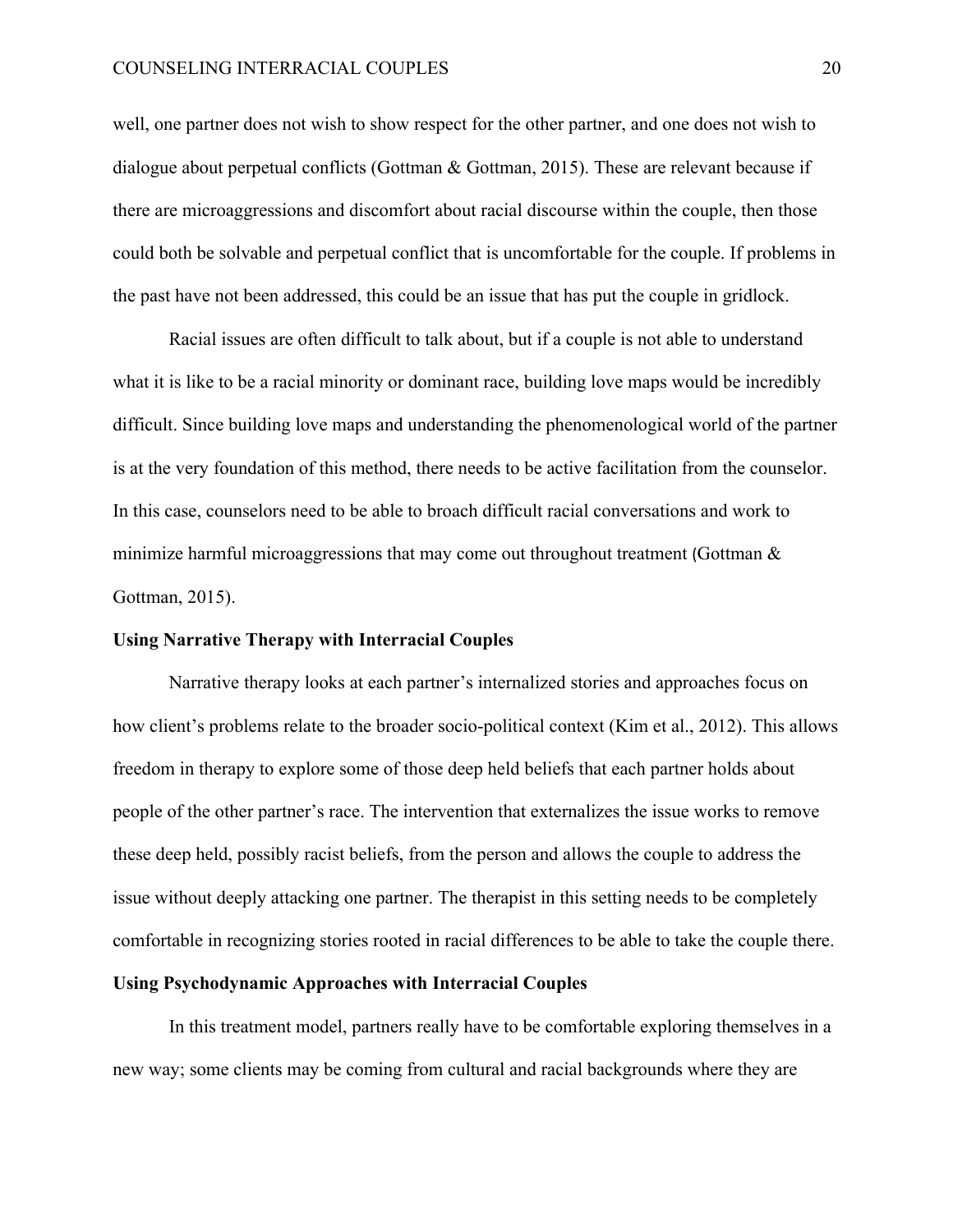uncomfortable with exploring the unconscious (Rambo et al., 2013). In using metaphors within the therapy setting, research shows that metaphors may work better with certain racial groups as compared to others. The counselor would have to balance understanding in the session if they are using metaphors, and it might be necessary to use culturally relevant metaphors for a better understanding during treatment.

#### **Strengths**

Each method has a distinct strength for its use with interracial couples. The Gottman Method is highly structured and there are options for couples to participate in workshops where they are in a large group and working on the Sound Relationship House (Rambo et al., 2013). This is beneficial for clients that prefer a community approach to recovery. Strengths of narrative therapy include it's local and present discourse ensures that cultural values and beliefs are central to the therapy process (Kim et al., 2012). Additionally, narrative therapy is practiced around the world with all different cultures. A strength of the psychodynamic approach to counseling interracial couples is that it can provide a space for addressing unconscious emotions that have never been brought up before in a client that has trouble doing this in individual therapy or was not open to individual therapy (Rambo et al., 2013).

## **Conclusion**

Overall, these three methods have both strengths and limitations to their application for counseling interracial couples. Their interventions can be tailored to work better, but the point is that it needs to be tailored. Though the method used in counseling is important, the therapist's level of comfort in broaching these topics and the therapeutic relationship takes high importance in helping interracial couples develop deeper connections and address conflict.

# **Implications**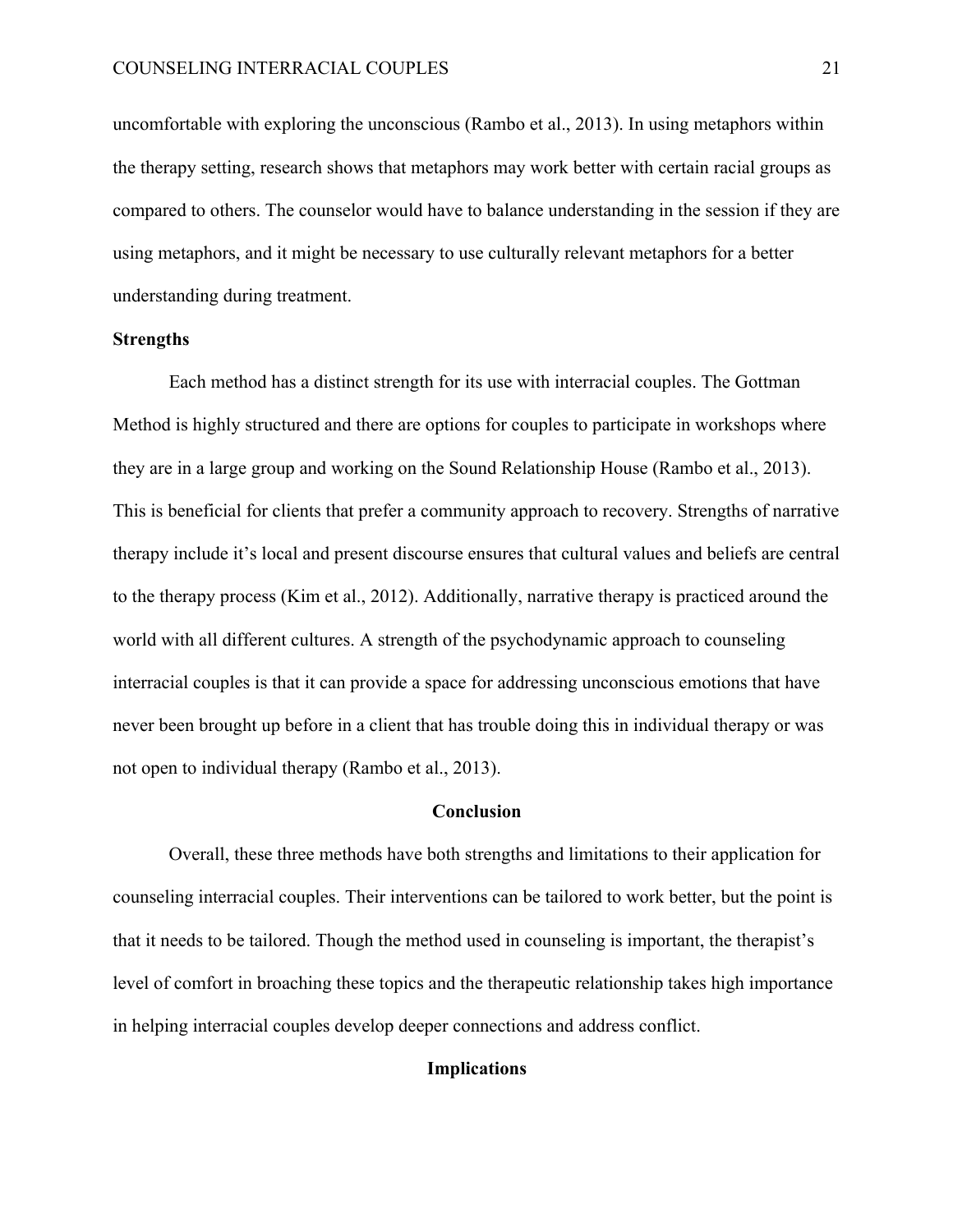From the research, it is necessary to note that narrative therapy may be the most effective treatment modality for interracial couples as compared to the Gottman method and psychodynamic approaches. Its focus on telling and understanding stories may help couples be better able to align with one another because when a partner is telling a story of their own, it might be easy for the other partner to align with the "protagonist" of the story, and it could increase empathy and understanding for racially specific experiences (Kim et al., 2012). In addition, the deconstruction and externalization appear to protect partners with personal biases and allow them a space to address those biases without attributing the biases with themselves. This implies that counselors working with an interracial couple might want to consider using narrative therapy or integrating parts of narrative therapy into their treatment (Brok, 2017).

#### **Future Research**

Further research on this topic should continue to be done, particularly because of the continuing increase of multiracial families in the United States. In addition to research for couples counseling, future research should also extend into effective treatment modalities for family therapy as well. If possible, a longitudinal study should be done to actually measure outcomes of therapy methods across different couple identities.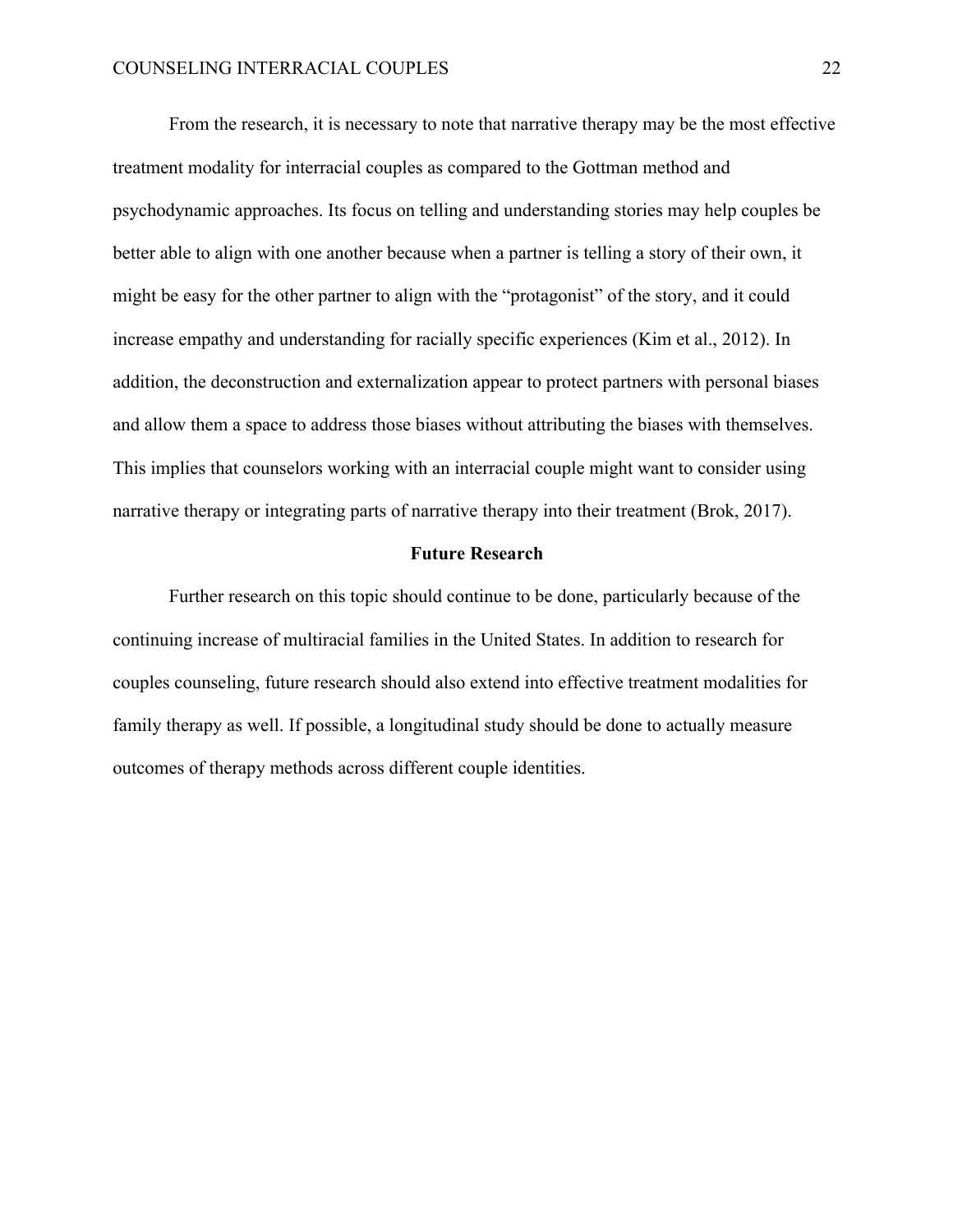#### **Author's Note**

Learning about how people love one another and themselves has always been an interest for me; this curiosity is what brought me into the counseling field in the first place. Throughout the counseling program, I've come to realize that couple's counseling is working directly with a lot of what I enjoy about counseling. It incorporates relationships with personal stories and managing (small) group dynamics, all of which I love. I don't have personal experience doing counseling for a couple at this time but doing research on it has only increased my interest in doing it in the future. I specifically chose this topic because of a personal career goal to help individuals of color increase or find satisfaction in their personal well-being. Many times, relationships can be a piece of well-being that is difficult to navigate. This capstone research paper allowed me to expand my knowledge and curiosity in both couples counseling and my personal career goal.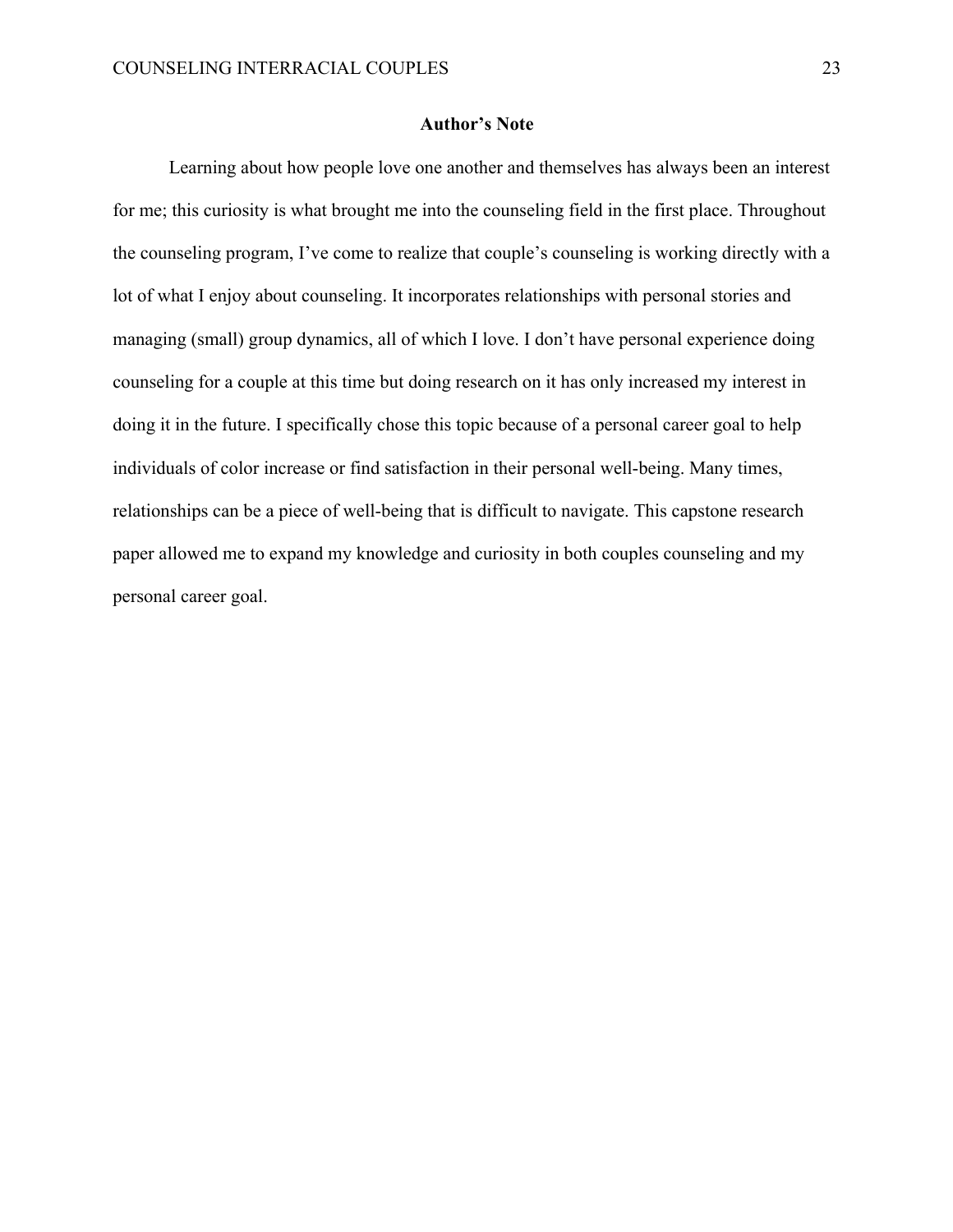#### References

- Barnes-Holmes, Y., Barnes-Holmes, D., & McEnteggart, C. (2018). Narrative: Its importance in modern behavior analysis and therapy. *Perspectives on Behavior Science, 41*(2), 509– 516.
- Bergenstal, K. (2012). *The gottman method: Theory and case study.* New York, NY: Routledge Taylor & Francis Group.
- Brok, A. J. (2017). *Psychodynamic couples counseling.* New York, NY: Routledge Taylor & Francis Group.
- Busby, D. M., & Holman, T. B. (2009). Perceived match or mismatch on the Gottman conflict styles: Associations with relationship outcome variables. *Family Process, 48*(4), 531– 545.
- Cohn, A. S. (2014). Romeo and Julius: A narrative therapy intervention for sexual-minority couples. *Journal of Family Psychotherapy, 25*(1), 73–77.
- Davoodvandi, M., Navabi Nejad, S., & Farzad, V. (2018). Examining the effectiveness of gottman couple therapy on improving marital adjustment and couples' intimacy. *Iranian Journal of Psychiatry, 13*(2), 135–141.
- De Guzman, N. S., & Nishina, A. (2017). 50 years of loving: Interracial romantic relationships and recommendations for future research. *Journal of Family Theory & Review, 9*(4), 557–571.
- Gottman, J., Gottman, J., & McNulty, M. A. (2017). *The role of trust and commitment in love relationships.* New York, NY: Routledge Taylor & Francis Group.

Gottman, J. M., & Levenson, R. W. (2002). A two-factor model for predicting when a couple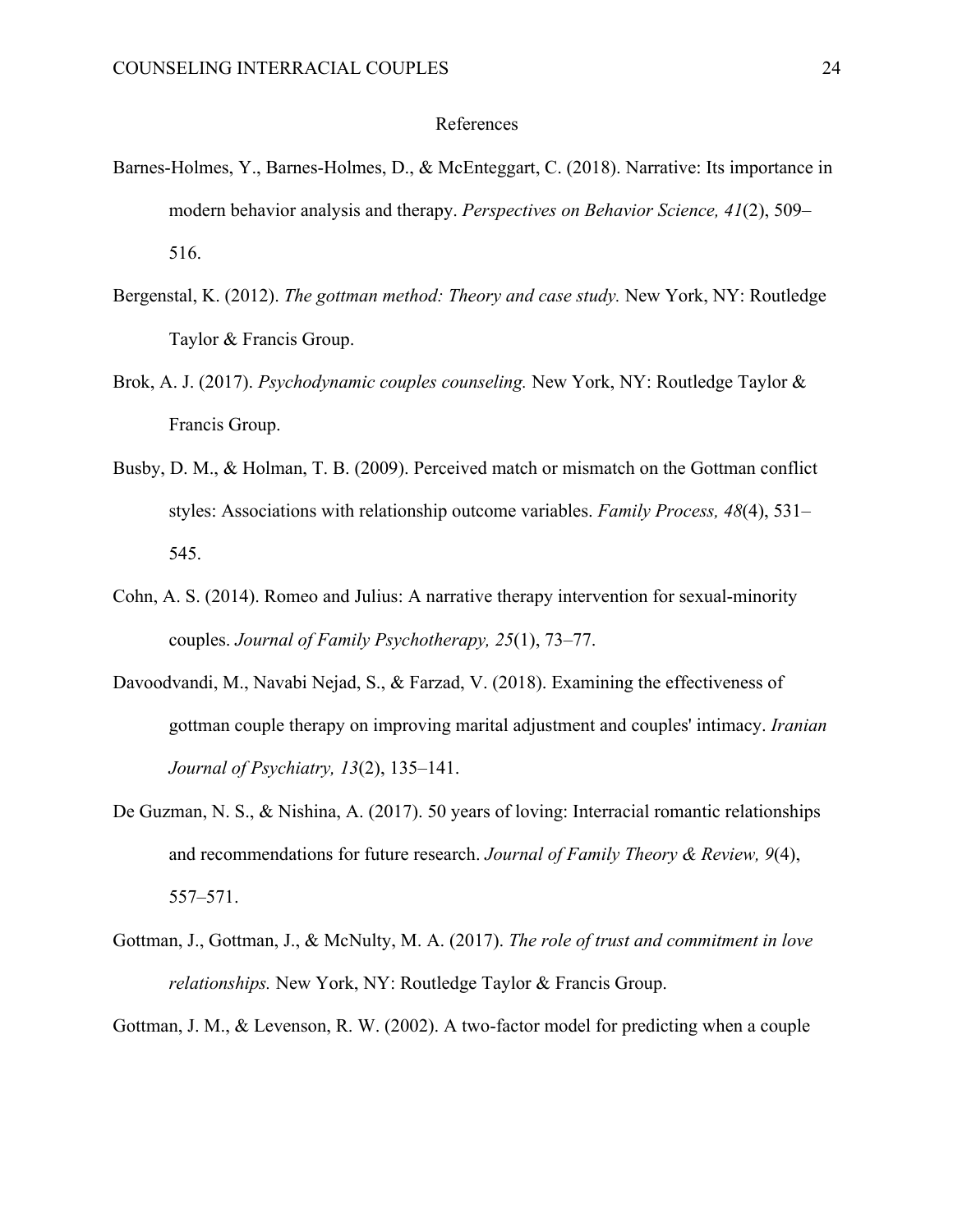will divorce: Exploratory analyses using 14-year longitudinal data. *Family Process, 41*(1), 83.

- Gottman, J. S., & Gottman, J. M. (2015). *10 principles for doing effective couples therapy.* New York, NY: W W Norton & Co.
- Kim, H., Prouty, A. M., & Roberson, P. N. E. (2012). Narrative therapy with intercultural couples: A case study. *Journal of Family Psychotherapy, 23*(4), 273–286.
- Nielsen, A. C. (2017). Psychodynamic couple therapy: A practical synthesis. *Journal of Marital and Family Therapy, 43*(4), 685–699.
- Rambo, A., West, C., Schooley, A., & Boyd, T. V. (2013). *Compare and contrast: Specific couples therapy approaches.* New York, NY: Routledge Taylor & Francis Group.
- Sawyer, M. (2004). *Bridging psychodynamic couples therapy and gottman method couples therapy.* New York, NY: W W Norton & Co.
- Scharff, D. E., & Scharff, J. S. (2014). *An overview of psychodynamic couple therapy.* London: Karnac Books.
- Solsberry, P. W. (1994). Interracial couples in the united states of america: Implications for mental health counseling. *Journal of Mental Health Counseling, 16*(3), 304–317.
- Thomas, V., Karis, T. A., & Wetchler, J. L. (2003). *Clinical issues with interracial couples: Theories and research.* New York, NY: Haworth Press.
- Vinas-Nelson, J. (2007). Interracial marriage in "post racial America. *Origins: Current Events in Historical Perspective, 10*(12).